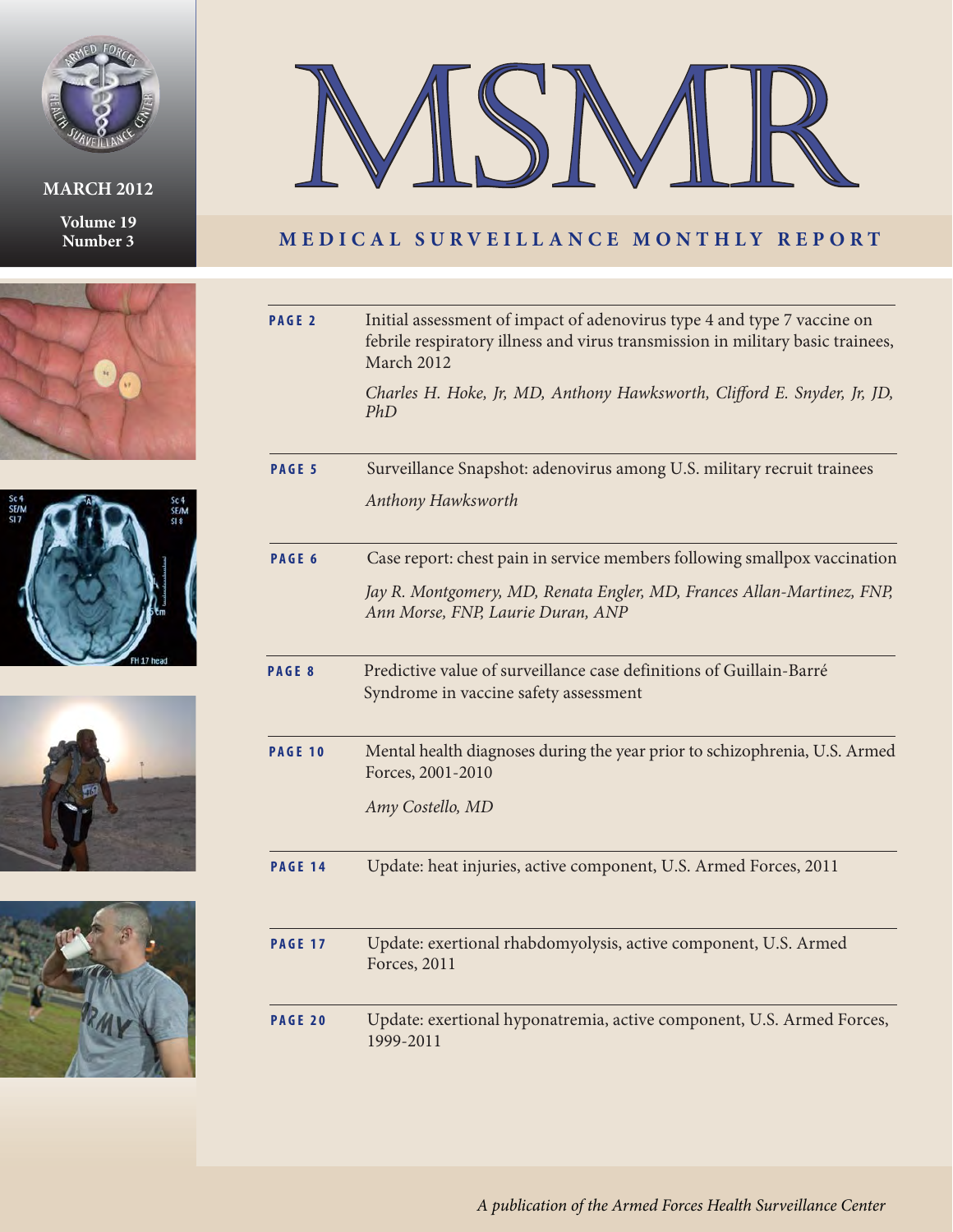|                                                                                                                                                                                                                                                                                                                                                                                                                                                                                                                                                                                                                                                                                                                                                                                                                                                                    |                                                               | Form Approved<br>OMB No. 0704-0188 |                   |                                                  |                            |  |  |  |
|--------------------------------------------------------------------------------------------------------------------------------------------------------------------------------------------------------------------------------------------------------------------------------------------------------------------------------------------------------------------------------------------------------------------------------------------------------------------------------------------------------------------------------------------------------------------------------------------------------------------------------------------------------------------------------------------------------------------------------------------------------------------------------------------------------------------------------------------------------------------|---------------------------------------------------------------|------------------------------------|-------------------|--------------------------------------------------|----------------------------|--|--|--|
| Public reporting burden for the collection of information is estimated to average 1 hour per response, including the time for reviewing instructions, searching existing data sources, gathering and<br>maintaining the data needed, and completing and reviewing the collection of information. Send comments regarding this burden estimate or any other aspect of this collection of information,<br>including suggestions for reducing this burden, to Washington Headquarters Services, Directorate for Information Operations and Reports, 1215 Jefferson Davis Highway, Suite 1204, Arlington<br>VA 22202-4302. Respondents should be aware that notwithstanding any other provision of law, no person shall be subject to a penalty for failing to comply with a collection of information if it<br>does not display a currently valid OMB control number. |                                                               |                                    |                   |                                                  |                            |  |  |  |
| 1. REPORT DATE<br><b>MAR 2012</b>                                                                                                                                                                                                                                                                                                                                                                                                                                                                                                                                                                                                                                                                                                                                                                                                                                  |                                                               | 2. REPORT TYPE                     |                   | <b>3. DATES COVERED</b>                          | 00-00-2012 to 00-00-2012   |  |  |  |
| <b>4. TITLE AND SUBTITLE</b>                                                                                                                                                                                                                                                                                                                                                                                                                                                                                                                                                                                                                                                                                                                                                                                                                                       |                                                               |                                    |                   | <b>5a. CONTRACT NUMBER</b>                       |                            |  |  |  |
|                                                                                                                                                                                                                                                                                                                                                                                                                                                                                                                                                                                                                                                                                                                                                                                                                                                                    | <b>Medical Surveillance Monthly Report</b>                    |                                    |                   | <b>5b. GRANT NUMBER</b>                          |                            |  |  |  |
|                                                                                                                                                                                                                                                                                                                                                                                                                                                                                                                                                                                                                                                                                                                                                                                                                                                                    |                                                               |                                    |                   |                                                  | 5c. PROGRAM ELEMENT NUMBER |  |  |  |
| 6. AUTHOR(S)                                                                                                                                                                                                                                                                                                                                                                                                                                                                                                                                                                                                                                                                                                                                                                                                                                                       |                                                               |                                    |                   | 5d. PROJECT NUMBER                               |                            |  |  |  |
|                                                                                                                                                                                                                                                                                                                                                                                                                                                                                                                                                                                                                                                                                                                                                                                                                                                                    |                                                               |                                    |                   | 5e. TASK NUMBER                                  |                            |  |  |  |
|                                                                                                                                                                                                                                                                                                                                                                                                                                                                                                                                                                                                                                                                                                                                                                                                                                                                    |                                                               |                                    |                   | 5f. WORK UNIT NUMBER                             |                            |  |  |  |
| 7. PERFORMING ORGANIZATION NAME(S) AND ADDRESS(ES)<br>Armed Forces Health Surveillance Center ,11800 Tech Road, Suite 220<br>(MCAF-CS), Silver Spring, MD, 20904                                                                                                                                                                                                                                                                                                                                                                                                                                                                                                                                                                                                                                                                                                   | 8. PERFORMING ORGANIZATION<br><b>REPORT NUMBER</b>            |                                    |                   |                                                  |                            |  |  |  |
|                                                                                                                                                                                                                                                                                                                                                                                                                                                                                                                                                                                                                                                                                                                                                                                                                                                                    | 9. SPONSORING/MONITORING AGENCY NAME(S) AND ADDRESS(ES)       |                                    |                   | 10. SPONSOR/MONITOR'S ACRONYM(S)                 |                            |  |  |  |
|                                                                                                                                                                                                                                                                                                                                                                                                                                                                                                                                                                                                                                                                                                                                                                                                                                                                    |                                                               |                                    |                   | <b>11. SPONSOR/MONITOR'S REPORT</b><br>NUMBER(S) |                            |  |  |  |
| 12. DISTRIBUTION/AVAILABILITY STATEMENT                                                                                                                                                                                                                                                                                                                                                                                                                                                                                                                                                                                                                                                                                                                                                                                                                            | Approved for public release; distribution unlimited           |                                    |                   |                                                  |                            |  |  |  |
| <b>13. SUPPLEMENTARY NOTES</b>                                                                                                                                                                                                                                                                                                                                                                                                                                                                                                                                                                                                                                                                                                                                                                                                                                     | Medical Surveillance Monthly Report, March 2012 Vol. 19 No. 3 |                                    |                   |                                                  |                            |  |  |  |
| 14. ABSTRACT                                                                                                                                                                                                                                                                                                                                                                                                                                                                                                                                                                                                                                                                                                                                                                                                                                                       |                                                               |                                    |                   |                                                  |                            |  |  |  |
| <b>15. SUBJECT TERMS</b>                                                                                                                                                                                                                                                                                                                                                                                                                                                                                                                                                                                                                                                                                                                                                                                                                                           |                                                               |                                    |                   |                                                  |                            |  |  |  |
| <b>16. SECURITY CLASSIFICATION OF:</b>                                                                                                                                                                                                                                                                                                                                                                                                                                                                                                                                                                                                                                                                                                                                                                                                                             |                                                               |                                    | 17. LIMITATION OF | 18. NUMBER<br>OF PAGES                           | 19a. NAME OF               |  |  |  |
| <b>ABSTRACT</b><br>c. THIS PAGE<br>a. REPORT<br>b. ABSTRACT<br>Same as<br>unclassified<br>unclassified<br>unclassified<br><b>Report (SAR)</b>                                                                                                                                                                                                                                                                                                                                                                                                                                                                                                                                                                                                                                                                                                                      |                                                               |                                    |                   |                                                  | <b>RESPONSIBLE PERSON</b>  |  |  |  |

**Standard Form 298 (Rev. 8-98)**<br>Prescribed by ANSI Std Z39-18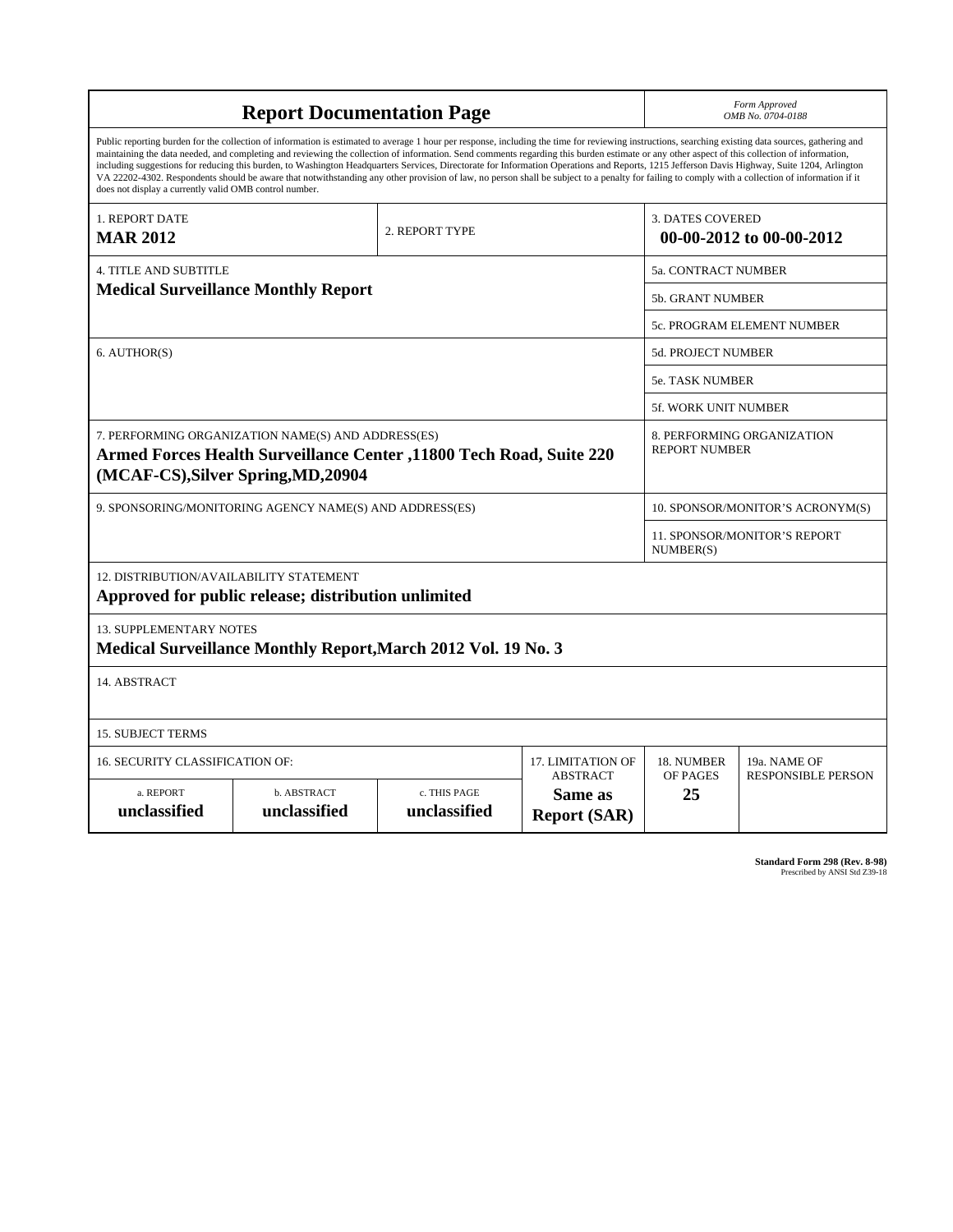# **Initial Assessment of Impact of Adenovirus Type 4 and Type 7 Vaccine on Febrile Respiratory Illness and Virus Transmission in Military Basic Trainees, March 2012**

*Charles H. Hoke, Jr, MD, Anthony Hawksworth, Clifford E. Snyder, Jr, JD, PhD* 

After a 12-year hiatus, military recruit training centers resumed administration of adenovirus type 4 and type 7 vaccine, live, oral (adenovirus vaccine) to trainees beginning in October of 2011. Subsequently, rates of febrile respiratory illnesses (FRI) and adenovirus isolations markedly declined. These findings are consistent with those of a placebo-controlled efficacy trial conducted prior to the vaccine's licensure by the U.S. Food and Drug Administration. Continued surveillance will clarify the longer term impact of vaccine use.

The cute respiratory infections caused<br>by strains of adenovirus have long<br>been recognized as common ill-<br>nesses among military recruits during basic by strains of adenovirus have long been recognized as common illnesses among military recruits during basic training.<sup>1</sup> First identified in military personnel in 1954, adenoviruses were found to be responsible for 60-80 percent of cases of acute respiratory disease among recruit trainees.<sup>2</sup> The introduction in 1971 of oral vaccines against adenovirus types 4 and 7 for use among military trainees dramatically reduced the incidence of adenovirus disease and febrile respiratory illnesses (FRI) in that population. $1,3-5$  In 1996 the manufacturer of the vaccine ceased production, and the last doses of the vaccine were administered to trainees in 1999. In subsequent years, the incidence of FRI increased markedly at basic training centers.2,6-9 Outbreaks of FRI due to adenoviruses were identified, and deaths associated with adenovirus infections have been reported.10,11

Following the exhaustion of the adenovirus vaccine supply in 1999, military medical leaders explored options by which a replacement vaccine could be acquired. Meetings with regulatory agencies and prospective manufacturers were held, and funding sources sought. Civilian advisory bodies strongly endorsed an effort to restore the vaccine.12 Funding was provided by the Army Surgeon General in 2000 and subsequently by the Defense Health Program. The Directorate of Combat Doctrine and Development at the Army Medical Department Center and School drafted, and the Army approved, a requirements document describing the performance characteristics of a replacement vaccine. The Army Medical Research and Materiel Command implemented a formal oversight process to govern all medical product acquistion efforts and chartered an Integrated Product Team of subject matter experts charged with fielding a replacement vaccine to meet the specified requirements.<sup>13</sup>

In 2001, the U.S. Army Medical Research Acquisition Agency awarded Barr Pharmaceuticals a contract to restore the vaccine capability. The company constructed a manufacturing facility, obtained subcontractors, manufactured pilot lots of vaccine, filed an Investigational New Drug application with the U.S. Food and Drug Administration (FDA), and organized clinical trials. Army and Navy investigators conducted studies of the vaccine's safety, immunogenicity and efficacy at Fort Sam Houston, Texas, Fort Jackson, South Carolina, and the the Naval Recruit Training Command Great Lakes, Illinois. Data from these trials demonstrated that the vaccine was safe, efficacious, and immunogenic.<sup>14,15</sup>

To speed vaccine availability, the Army awarded an initial production contract while the company sought FDA approval for the vaccine. In March 2011, the FDA approved the company's application to market Adenovirus Type 4 and Type 7 Vaccine, Live, Oral (adenovirus vaccine).16 The two-tablet adenovirus vaccine was introduced to incoming trainees at recruit training centers (RTCs) in the last week of October and first weeks of November 2011.

Since the mid 1990s, the Naval Health Research Center has conducted populationbased respiratory illness surveillance at the RTCs. These ongoing disease surveillance efforts were used to estimate the impact of the newly reintroduced adenovirus vaccine on both FRI rates and the numbers of viruses identified in ill trainees. This preliminary report describes early indicators of FRI incidence at the training installations as well as numbers of clinical isolates of type 4 adenovirus since the reintroduction of the vaccine.

## **METHODS**

After extensive logistical preparation including cold chain testing, the new adenovirus vaccine was deployed in October 2011 to the basic training posts of all of the military services. Personnel from the Military Vaccine Agency traveled to each training facility to assure that appropriate vaccine information was available and that other preparations for vaccine administration had been completed.

The Naval Health Research Center (NHRC) conducted surveillance for rates of FRI and for types of pathogens in upper respiratory swabs obtained from personnel with FRI on 8 of the 9 basic training installations. Dedicated surveillance personnel identified trainees meeting a FRI case definition of fever of 101.5°F or higher and upper respiratory illness symptoms and collected case data and specimens on a convenience sample of up to 20 cases per week. FRI rates were reported as numbers of cases per 100 trainees per week.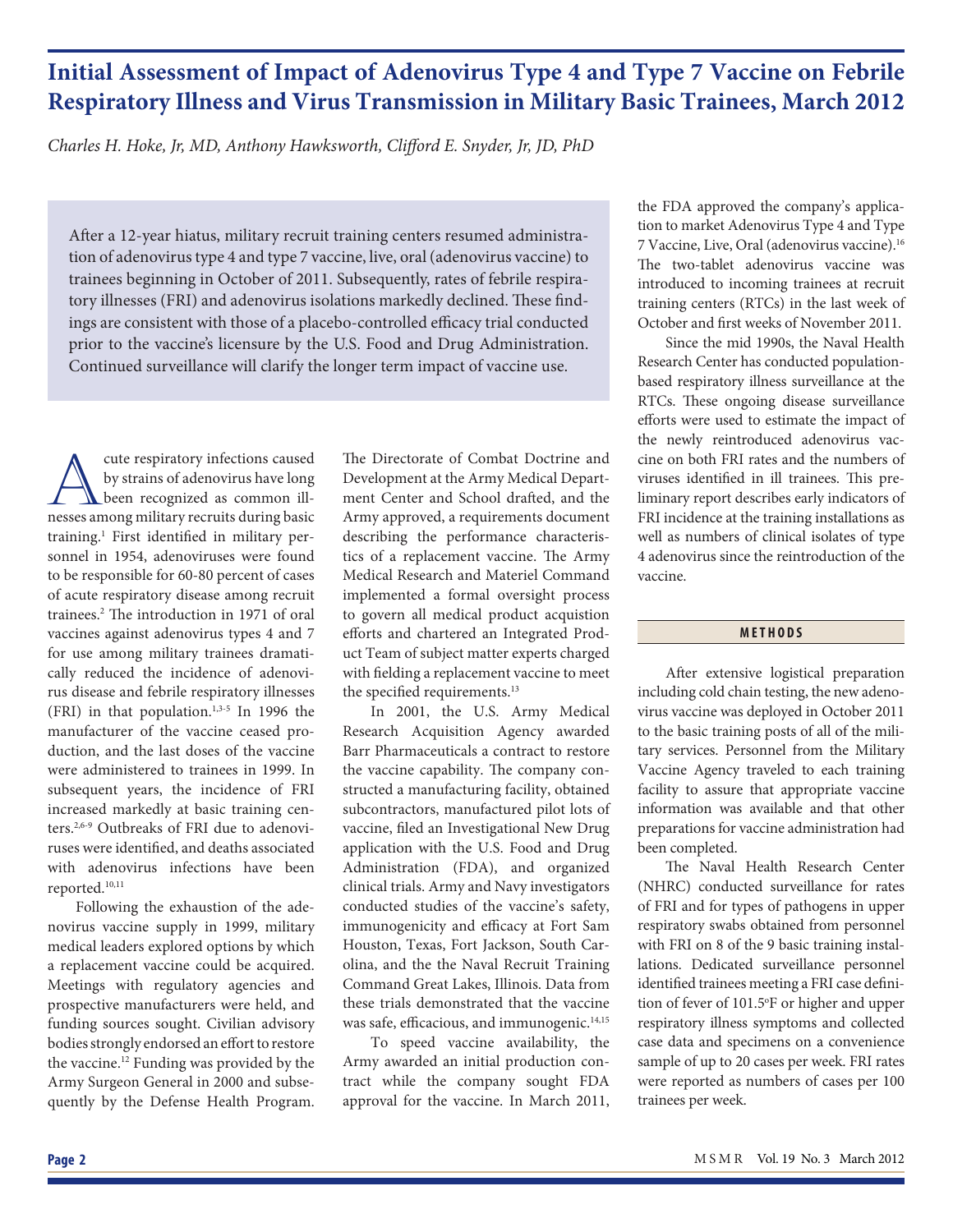Respiratory specimens were received at NHRC every 1-2 weeks and tested for adenovirus and influenza viruses. From 1997-2005, viral cell culture was performed. In 2005 PCR testing became the primary testing mode with cell culture performed on all negative and a subset of adenovirus-positive specimens.

## **RESULTS**

Vaccine shipments began on 18 October 2011, or week 43 of 2011, and have continued without interruption. By mid-November, all incoming (i.e., newly arriving) basic trainees were receiving vaccine. As of 12 March 2012, approximately 63,000 doses had been administered **(Figure 1)**.

Detailed temperature monitoring indicated that the temperatures in all vaccine shipping containers have remained within the allowed range of 2 to 8°C. With minor exceptions, vaccine administration has proceeded smoothly. One trainee chewed a tablet, but no ill effects were noted. Three tablets had minor defects related to imperfect coating and were returned to the manufacturer who implemented a 100 percent inspection program.

#### Febrile respiratory illness rates

Since vaccine introduction in October/November 2011, combined data from all installations under surveillance demonstrate a sustained downward trend in rates

of febrile respiratory illness (FRI rates), with overall rates declining 75 percent from about 0.6 cases/100 trainees/week to about 0.15 cases/100 trainees/week **(Figure 1)**.

## Laboratory findings

Prior to resumption of the adenovirus vaccine, approximately two-thirds of recruit samples were adenovirus-positive and the majority, typically over 80 percent, were characterized as adenovirus type 4 (The remainder of adenovirus positives were a variable combination of adenovirus types 7, 3, C, 14, and 21, each detected sporadically). After the vaccine was resumed, the proportion of cases from which adenoviruses in general and type 4 in particular were identified markedly decreased. Specifi cally, monthly proportions positive for adenovirus between October 2011 and January 2012 were 75 percent, 76 percent, 26 percent, and 1 percent, respectively, and the proportions positive for type 4 were 71 percent, 68 percent, 18 percent and 0 percent, respectively **(data not shown)**. Vaccine-type adenovirus type 4p was identified in swabs from three trainees since resumption of vaccination.

## **EDITORIAL COMMENT**

It is unusual for a new vaccine to be deployed virtually simultaneously to an entire population at risk (all basic trainees) at a time when the population is under

detailed surveillance for the disease against which the vaccine is designed to protect. The respiratory virus and FRI surveillance of basic trainees being conducted at the same time as the adenovirus vaccine deployment allowed an assessment of the vaccines' impact on adenovirus-caused FRI.

Thus far, data suggest that the adenovirus vaccine is highly effective in preventing FRI due to adenovirus type 4. The surveillance findings of an initial 75 percent reduction in FRI and a substantial reduction in numbers of adenovirus type 4 in respiratory swabs are consistent with findings from a controlled, randomized, blinded trial conducted in volunteers at two basic training facilities, in which there was a 99.3 percent reduction in FRI due to adenovirus type 4.16

Another adenovirus serotype, adenovirus type 14, is not contained in the adenovirus vaccine and has become a concern.17 During 2007-2009, adenovirus 14 caused multiple short lived, but notable, outbreaks.<sup>18,19</sup> More recently, type 14 associated cases were detected at the Marine Corps training centers in San Diego, California (from January through August of 2011) and Parris Island, South Carolina (from August 2010 until present). Ongoing surveillance will ascertain whether this serotype, or any other, emerges as a substantial cause of FRI.

The identification of three specimens containing vaccine-type adenovirus type 4p was not unexpected at this point in the

**FIGURE 1.** Febrile respiratory illness (FRI) rates in 2011-2012, average FRI rates druing 2006-2010 (lines), and cumulative adenovirus vaccine doses administered in 2011-2012 (bars), by week, U.S. military basic trainees

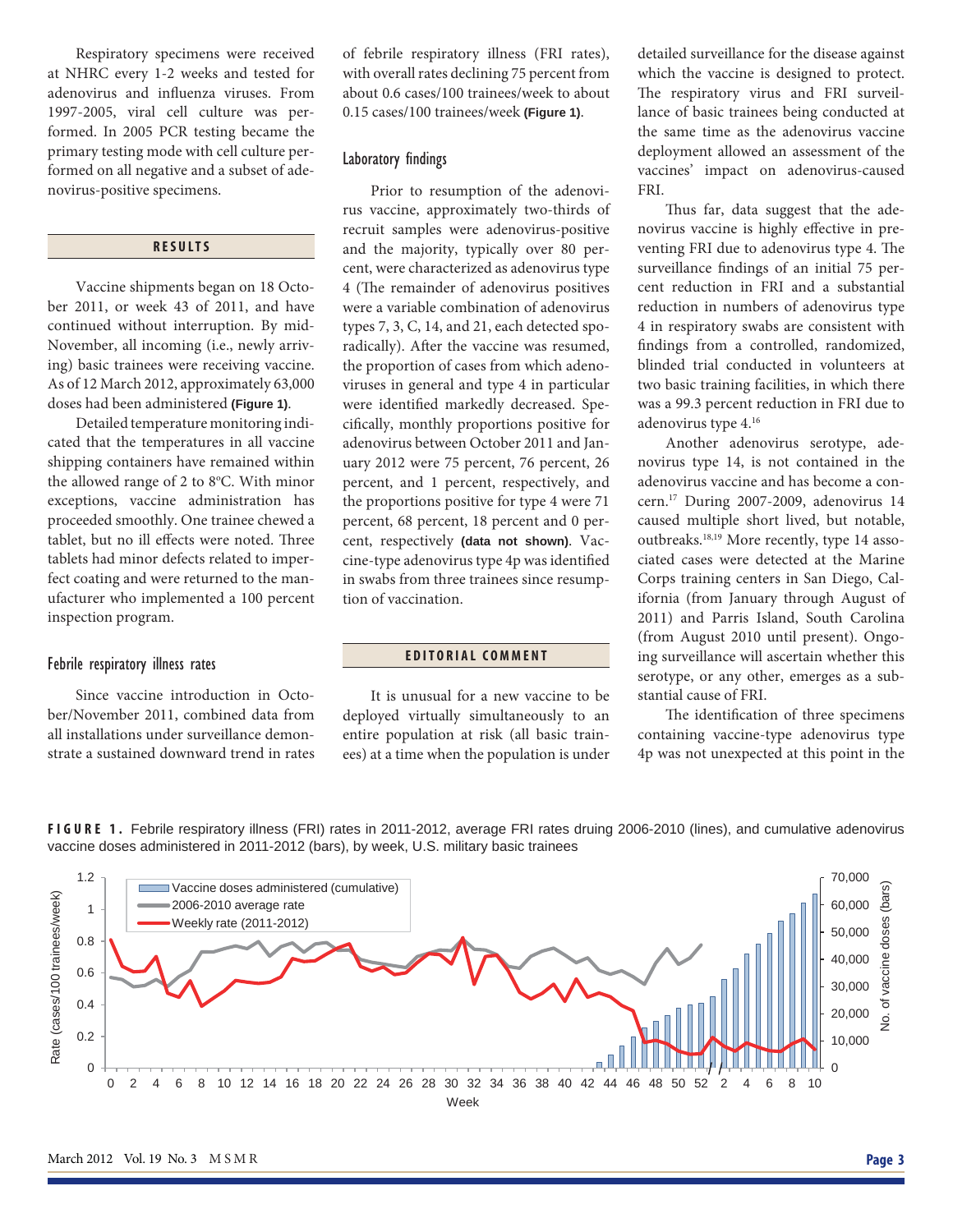immunization program, since one such isolate had been obtained in the phase 3 trials conducted in support of licensure. Surveillance for such isolates, mandated by the Food and Drug Administration as a condition of licensure, will reveal the isolates' extent and importance.

Assuming that the adenovirus vaccine continues to successfully control the impact of adenovirus types 4 and 7 in basic trainees, and that FRI rates remain low, a challenge in the future will be to sustain the committment to immunization. Experience with the adenovirus vaccine demonstrates that a highly effective vaccine can be lost if it is so good that the need for the vaccine becomes inapparent. The return of epidemic adenovirus disease in 1999, following decades of successful control, should serve as a reminder that epidemic activity may return if the vaccine is withdrawn in the future. Restoring a vaccine capability can be costly and require many years to complete.

The Department of Defense (DoD) has a pressing obligation to protect all service members against illnesses that may be acquired specifically because of their military service.<sup>20</sup> Although sporadic outbreaks of adenovirus-associated disease have been noted in other populations, the combination of sustained transmission and relatively high and predictable attack rates of adenovirus-associated disease appears to be unique to U.S. military basic trainees. The earlier loss of the vaccine, whatever the cause, should not be repeated. In 1999, the Armed Forces Epidemiological Board recommended that the DoD consider the concept of a "vaccine and immunobiologics oversight board."21 Such a board might facilitate the sustainment of the adenovirus vaccine and other vaccines of military importance.

The initial reduction in FRI and adenovirus type 4 isolates described in this report reflect a preliminary assessment of the vaccine's impact. Longer term observations will be necessary to 1) confirm the initial assessment of the benefits of the vaccine and 2) assess the emergence, or lack of emergence, of non-4,7 adenoviruses among recruits as time passes.

*Author affi liations: U.S. Army Medical Research and Materiel Command Adenovirus Vaccine Integrated Product Team, Fort Detrick, Frederick, MD (Drs Hoke, Snyder); Naval Health Research Center, San Diego, CA (Mr Hawksworth).*

*Acknowledgements: U.S. Army Medical Research and Materiel Command Adenovirus Vaccine Integrated Product Team, Fort Detrick, Frederick, MD: John P. Boxell, Andrew Brown, Kenneth H. Eckels, PhD, Jessica D. Eisner, MD, Chris H. Gardiner, PhD, LTC Patrick M. Garman, PhD, PharmD,*  David H. Hofflinger, Sheryl A. Jamison, *Melissa J. Johnson, LTC Lela C. King, COL Robert A. Kuschner, MD, Gerard F. LoSardo, John Lucas, ScD, Neil McAvinue, Marie A. Reese, Robert M. Rice, DVM, PhD, Shannyn M. Scassero, CDR Erica Schwartz, MD, Tibor Tuzson, MD, Traci J. Vactor, Jessica Varelli. Naval Health Research Center, San Diego, CA: CDC Patrick J. Blair, PhD, CDR Dennis J. Faix, MD, Christian J. Hansen, CAPT Kevin L. Russell, MD.*

### **REFERENCES**

1. Top FH Jr. Control of adenovirus acute respiratory disease in U.S. Army trainees. *Yale J Biol Med.* 1975 Jul;48(3):185-195.

2. Russell KL, Hawksworth AW, Ryan MA, et al. Vaccine-preventable adenoviral respiratory illness in U.S. military recruits, 1999-2004. *Vaccine*. 2006 Apr 5;24(15):2835-2842.

3. Meiklejohn G. Viral respiratory disease at Lowry Air Force Base in Denver, 1952-1982. *J Infect Dis*. 1983 Nov;148(5):775-784.

4. Gaydos CA, Gaydos JC. Adenovirus vaccines in the U.S. military. *Mil Med.* 1995 Jun;160(6):300- 304.

5. Gooch WM 3rd, Mogabgab WJ. Simultaneous oral administration of live adenovirus types 4 and 7 vaccines. Protection and lack of emergence of other types. *Arch Environ Health.* 1972 Dec; 25(6):388-394.

6. Barraza EM, Ludwig SL, Gaydos JC, Brundage JF. Reemergence of adenovirus type 4 acute respiratory disease in military trainees: report of an outbreak during a lapse in vaccination. *J Infect Dis*. 1999 Jun; 179(6):1531-1533.

7. Gray GC, Goswami PR, Malasig MD, et al. Adult adenovirus infections: loss of orphaned vaccines precipitates military respiratory disease epidemics. For the Adenovirus Surveillance Group. *Clin Infect Dis.* 2000 Sep; 31(3):663-670. 8. Sanchez JL, Binn LN, Innis BL, et al. Epidemic of adenovirus-induced respiratory illness among US military recruits: epidemiologic and immunologic risk factors in healthy, young adults. *J Med Virol.* 2001 Dec; 65(4):710-718.

9. Kajon AE, Moseley JM, Metzgar D, et al. Molecular epidemiology of adenovirus type 4 infections in US military recruits in the post vaccination era (1997-2003). *J Infect Dis*. 2007 Jul 1;196(1):67-75.

10. Kolavic-Gray SA, Binn LN, Sanchez JL, et al. Large epidemic of adenovirus type 4 infection among military trainees: epidemiological, clinical, and laboratory studies. *Clin Infect Dis.* 2002 Oct 1;35(7):808-818.

11. Potter RN, Cantrell JA, Mallak CT, Gaydos JC. Adenovirus-associated deaths in U.S. military during postvaccination period, 1999- 2010. *Emerg Infect Dis*. 2012 Mar;18(3):507-509. 12. Lemon SM. "Urgent attention needed to restore lapsed adenovirus vaccine availability." In Protecting Our Forces, The National Academies Press, Washington DC. 2002.

13. Under Secretary of Defense for Acquisition, Technology, and Logistics. "Rules of the road: a guide for leading successful integrated product teams." Revision 1, October, 1999. www.acq. osd.mil/ara/am/21oct99rulesoftheroad.doc

14. Lyons A, Longfield J, Kuschner R, et al. A double-blind, placebo-controlled study of the safety and immunogenicity of live, oral type 4 and type 7 adenovirus vaccines in adults. *Vaccine*. 2008 Jun 2;26(23):2890-2898.

15. U.S. FDA, Package Insert, "Adenovirus Type 4 and Type 7 Vaccine, Live, Oral, Highlights of Prescribing Information", U.S. FDA, 2011.http:// www.fda.gov/downloads/BiologicsBloodVaccines/ Vaccines ApprovedProducts/UCM247515.pdf

16. U.S. FDA, March 16, 2011. Approval Letter Adenovirus Type 4 and Type 7 Vaccine, Live, Oral. http://www.fda.gov/BiologicsBloodVaccines/ Vaccines/ApprovedProducts/ucm247511.htm

17. Brosch L, Tchandja J, Marconi V, et al. Adenovirus serotype 14 pneumonia at a basic military training site in the United States, spring 2007: a case series. *Mil Med.* 2009 Dec;174(12):1295-1299.

18. Tate JE, Bunning ML, Lott L, et al. Outbreak of severe respiratory disease associated with emergent human adenovirus serotype 14 at a U.S. Air Force training facility in 2007. *J Infect Dis.* 2009 May 15;199(10):1419-26.

19. Johns MC, Ludwig SL, Hawksworth A. Preliminary report: febrile acute respiratory disease caused by adenovirus Type 14, U.S. Coast Guard Training Center, Cape May, New Jersey, March 2009. *Medical Surveillance Monthly Report (MSMR)*. 2009 Mar;16(5):10-11. 20. Grabenstein JD, Pittman PR, Greenwood JT, Engler RJ. Immunization to protect the U.S. Armed Forces: heritage, current practice, and prospects. *Epidemiol Rev*. 2006;28:3-26.

21. Poland, GA and Perrotta DM. Editors in: "Vaccines in the military: a Department of Defense-wide review of vaccine policy and practice: a report for the Armed Forces Epidemiological Board, August 1999. Page 10. http://www.health.mil/dhb/vaccines.pdf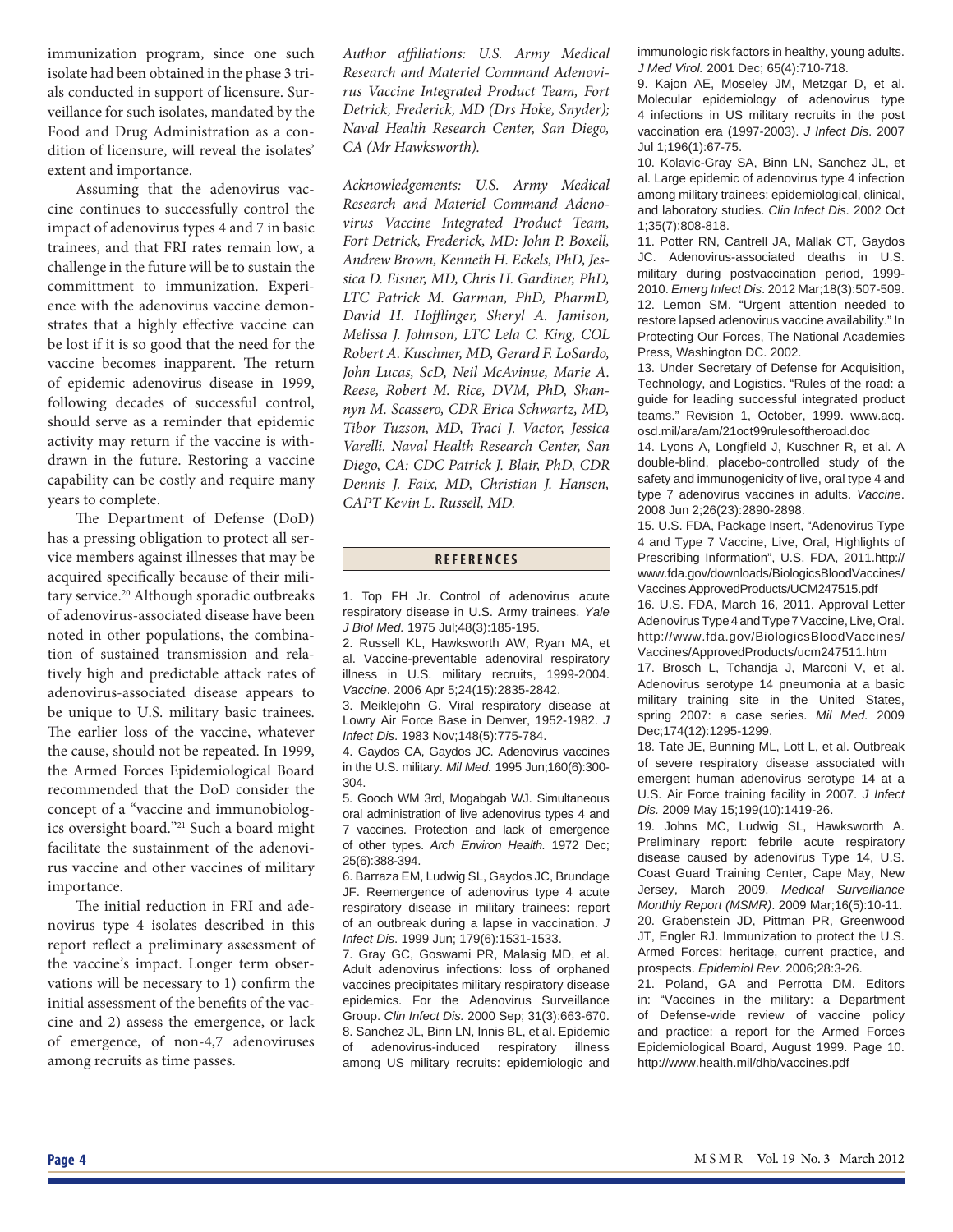## **Surveillance Snapshot: Adenovirus Among U.S. Military Recruits**



Febrile respiratory illness (FRI), adenovirus infection<sup>a</sup> and adenovirus serotype distribution, by year, U.S. military recruits, 1997-2012

<sup>a</sup> Estimates of the proportion of FRI due to adenovirus are based on samples of up to 20 upper respiratory swabs sent weekly from each of 8 recruit training installations. FRI rates not available for 1997. Only one case of adenovirus (Ad14) has been detected to date in 2012.

In 1996, the sole manufacturer of the adenovirus vaccine permanently ceased production. Stocks of vaccine were exhausted in 1999. During the 12 years in which trainees were not vaccinated, the proportion of febrile respiratory illness (FRI) that was due to adenovirus was 68 percent (range: 63-76% per year). Type 4 adenovirus was predominant throughout this period, but re-emergence of group B adenoviruses (e.g., serotype 14) was seen in 2006 and persisted at varying levels through 2011.

*Reported by: Anthony Hawksworth, Naval Health Research Center, San Diego, California*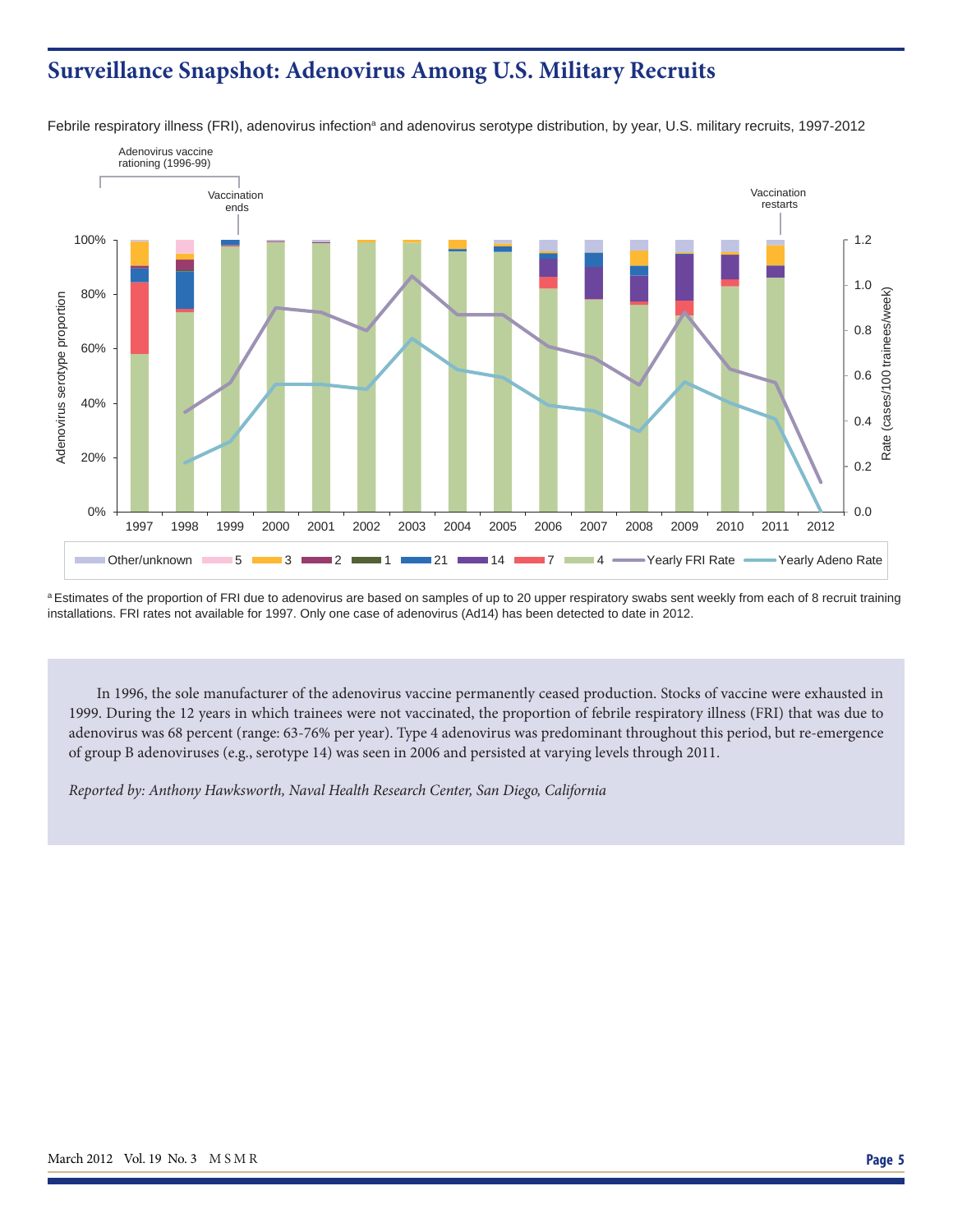## **Case Report: Chest Pain in Service Members Following Smallpox Vaccination**

*Jay R. Montgomery, MD; COL Renata Engler, MD, Frances Allan-Martinez, FNP, Ann Morse, FNP, Laurie Duran, ANP*

accines are extremely safe, but rare serious adverse reactions can and do occur in susceptible individuals. A few serious adverse events are predictable and thus avoidable, but the majority occur unexpectedly.

Post-vaccination myopericarditis is one such unexpected adverse event. It is associated most often with the smallpox vaccine, but has also been reported in temporal association with other ACIPrecommended vaccines as well. The immunopathology of vaccine-associated myocarditis/pericarditis (myopericarditis) is distinctly different from that of viral myocarditis.

Vaccinia-associated myopericarditis occurs predominantly in Caucasian male primary vaccinees. While the majority of cases appear to recover clinically within a few weeks, the long-term natural history is unknown. For individuals presenting with unexpected chest pain, shortness of breath, and/or palpitations, a complete evaluation, including a vaccination history, and a heightened index of suspicion will aid in correctly diagnosing, reporting, and managing post-vaccination myopericarditis.

## **CASE 1**

A 21-year-old Caucasian male in good health noted left -sided jaw, neck, shoulder, and chest pain radiating to mid-sternum, and mild shortness of breath while working out (Figure 1).<sup>1</sup> The symptoms became worse with deep inspiration and lying down, but improved when sitting up. Naproxen resolved his symptoms. By the next morning, the jaw, neck, shoulder and chest pain (4/10 severity on the visual analogue scale) returned. He presented for medical evaluation and was prescribed ibuprofen for musculoskeletal pain. Later he noted shortness of breath, diaphoresis, and



**FIGURE 1.** Chest pain and dyspnea after exercise

increased chest pain with climbing ladders. He returned to the medical clinic the next day with increasing chest pain (7/10) and continued dyspnea. He was prescribed tramadol and released with the diagnosis of costochondritis. The patient returned for further evaluation 8 hours later with severe (10/10) chest pain.

On the third visit, the physical examination revealed a soft mid-systolic rub. Electrocardiogram (ECG) showed normal sinus rhythm with ST segment elevation and T wave inversion in leads V5 and V6. Serum troponin I level was significantly elevated with serial testing increases. Clinically relevant elevations in creatine kinase (CK), MB fraction (CK-MB), and the inflammatory marker C-Reactive Protein (CRP) were also noted. Echocardiogram showed a normal ejection fraction (EF=55%), a dilated right ventricle, but no wall motion abnormalities. Chest x-ray (CXR) was normal. Cardiac MRI showed patchy areas of inflammation within the myocardium consistent with myocarditis **(Figure 2)**. Patient had received smallpox vaccination 10 days before symptom onset.

**CASE 2**

A 26-year-old Caucasian male awoke noting constant retrosternal pressure. Within 12 hours, the pain intensified to 7/10. At the local emergency department, after an exam, ECG and CXR, he was diagnosed with musculoskeletal pain. Ketorolac resolved the pain and he was released to duty. When he awoke the next morning, the chest pain was more intense (8/10) and radiating to his left shoulder. He also noted an increase in his heart rate and the sensation of his heart beating harder. He returned to the emergency department and was again treated with ketorolac along with ranitidine and naproxen. An ECG was repeated and the patient was again diagnosed with musculoskeletal pain and released. Nine hours later he returned to the emergency department with severe (10/10) chest pain.

On the third visit, although earlier ECGs showed "nonspecific ST elevation", the ECG now showed pan-ST elevations with PR interval shortening. Cardiac



**FIGURE 2.** Gadolinium enhanced cardiac MRI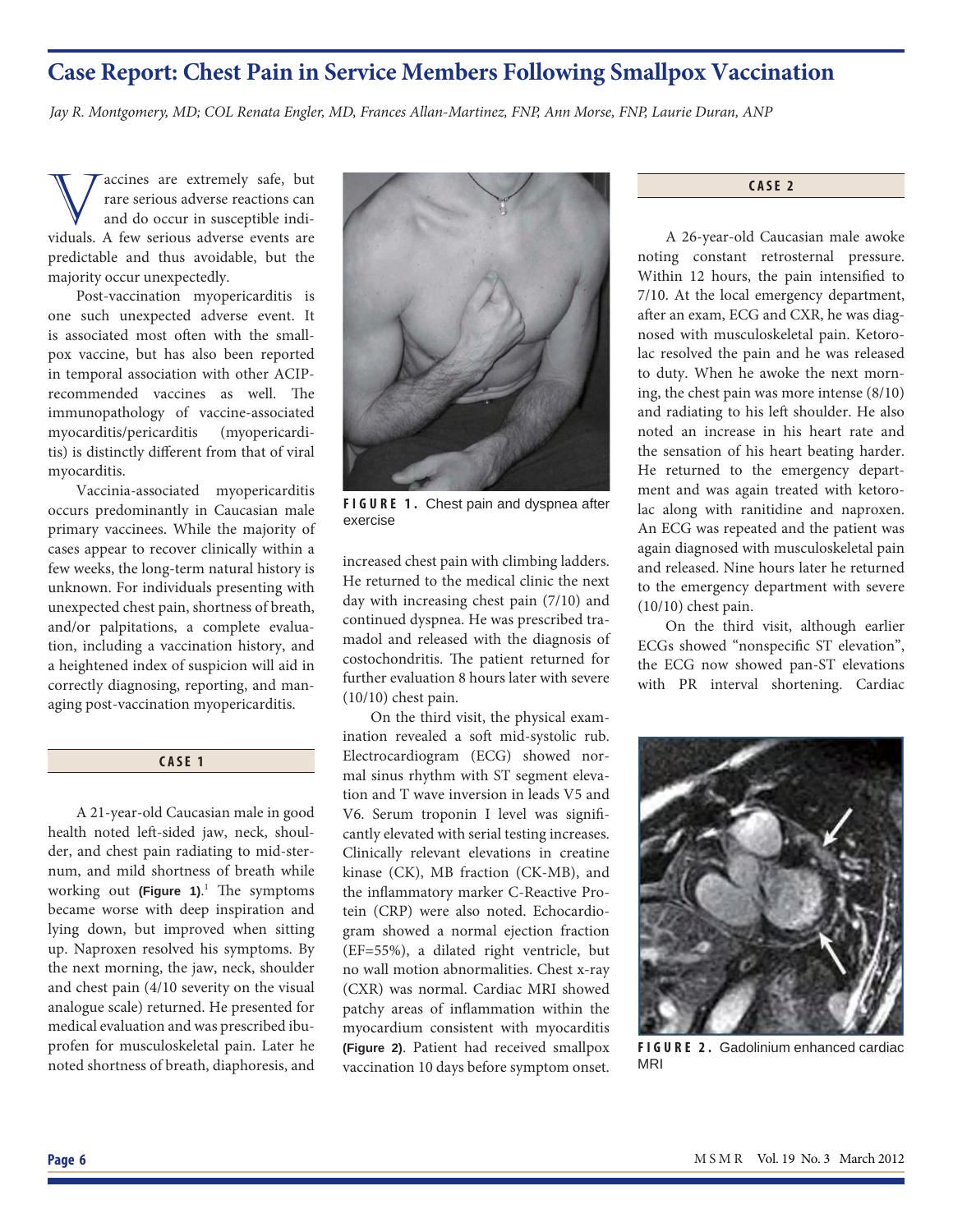enzymes (CK, CK-MB, Troponin-I) were significantly elevated. The patient had received smallpox and influenza vaccinations 7 days before symptom onset.

#### **CASE 3**

A 22-year-old Caucasian male developed 3/10 upper chest discomfort, chills, and body aches 2 hours after eating. This pain worsened overnight, awakening him twice. The next morning he was noted to be pale and was sent for medical evaluation. His chest pain was worse lying on his back. Sitting up, the pain was associated with a "weight on chest" sensation and increased dyspnea. Exertion worsened his chest pain and shortness of breath. He was evaluated, diagnosed with atypical chest pain, given ibuprofen and acetaminophen/oxycodone, and released. Approximately 18 hours later, he awoke with 7/10 sharp substernal chest pain. He returned for evaluation appearing pale and clammy with increasing chest pain and dyspnea that worsened with leaning forward.

On the second visit, the ECG showed ST elevation in all leads with AVR inversion. CXR was normal. Laboratory studies revealed elevated white blood cell count (WBC) and cardiac enzymes (shipboard screening dipstick troponin/CK-MB). Twelve hours later, the WBC had further increased while the screening cardiac enzymes were negative. Ashore, the more sensitive cardiac enzyme assays showed elevated levels. The patient had received a smallpox vaccination 18 days before symptom onset.

#### **EDITORIAL COMMENT**

Each of these young, healthy, Caucasian, male service members with neither cardiac risk factors nor preceding viral illness and who presented with the acute onset of chest pain required multiple medical evaluations before post-vaccination myopericarditis was correctly diagnosed.

While the differential diagnosis of chest pain is broad, healthcare providers must have a heightened index of suspicion for vaccine-associated myopericarditis in healthy young patients even if cardiac disease would generally not be suspected. Whenever such patients present with acute chest pain, dyspnea, and/or palpitations, post-vaccination myopericarditis is possible and can only be ruled out with serial cardiac enzyme measurements. A history of vaccination within 30 days of symptom onset is sufficient to include myopericarditis in the differential diagnosis.

Prior to March 2003, myopericarditis after smallpox vaccination was seldom reported in the United States, although a 1983 study of Finnish recruits estimated the incidence of post-smallpox vaccination myocarditis to be  $1:10,000$ <sup>2</sup> In 2004, the DoD reported a statistically significant association between developing myopericarditis and being a white male primary vaccinee.<sup>3</sup> The observed incidence of myopericarditis within 30 days after smallpox vaccination is reportedly between 1:6,200 and 1:1,900 but is higher in prospective studies if asymptomatic measures of cardiac injury are included.4,5 Re-vaccinees show no increased risk of myopericarditis.<sup>3</sup>

Vaccine-associated myopericarditis, unlike viral myocarditis, represents an immune hypersensitivity reaction rather than direct infection of the myocardium.<sup>6,7</sup>

While the vast majority of vaccine-related myopericarditis is associated with vaccinia, myocarditis has also been reported in temporal association with Influenza, Meningococcal, Hepatitis B, DPT, and other vaccines.<sup>6,7,8</sup> Symptom onset occurs between 7-14 days after immunization in the majority of cases.<sup>9</sup>

Patients usually resolve their clinical symptoms within a few weeks, but some have persistent altered functional capacity and/or clinical symptoms, particularly fatigue. Accurate and timely diagnosis is critical to assure optimum clinical management and follow-up for possible delayed complications such as arrhythmias.

Approximately 175,000 U.S. service members are vaccinated against smallpox annually.10 It is incumbent upon providers caring for military service members to be skilled in the recognition and treatment of vaccine-associated myopericarditis. A diagnosis and treatment algorithm can be found on the Vaccine Healthcare Centers Network website: www.vhcinfo.org and consultative services are available 24/7 to assist in the management of vaccinees developing adverse events following any vaccination (866-210-6469).

*Author affi liations: Walter Reed Vaccine Healthcare Center, Bethesda, MD (Drs Montgomery, Engler, Ms Duran); Shope Vaccine Healthcare Center, Portsmouth, VA (Dr Montgomery, Mss Allan-Martinez, Morse)*

#### **REFERENCES**

1. Image obtained from www.whatpain.com/ chest-pain.html. Accessed March 2012.

2. Karjalainen J, Heikkila J, Nieminen MS, et al. Etiology of mild acute infectious myocarditis. Relation to clinical features. *Acta Med Scand.* 1983;213(1):65-73

3. Arness MK, Eckart RE, Love SS, et.al. Myopericarditis following smallpox vaccination. *Am J Epidemiol*. 2004; 160:642-651.

4. Nalca A, Zumbrun EE. ACAM2000: the new smallpox vaccine for United States Strategic National Stockpile. *Drug Des Devel Ther.* 2010; 25(4):71-79. 5.Package insert, ACAM2000; Sep 2009. http://www.fda.gov/downloads/BiologicsBlood Vaccines/Vaccines/ApprovedProducts/UCM 142572.pdf. Accessed March 2012

6. Dilber E, Karagoz T, Ayemir K, et al. Acute myocarditis associated with tetanus vaccination. *Mayo Clin Proc*. 2003;78:1431-1433.

7. Boccara F, Benhaiem-Siqaux N, Cohen A. Acute myopericarditis after diphtheria, tetanus, and polio vaccination. *Chest*. 2001;120:671-672. 8. Barton M. Eosinophilic myocarditis temporally associated with conjugate meningococcal C and hepatitis B vaccines in children. *Pediatr Infect Dis J.* 2008;27(9):831-835.

9. Neff J, Modlin J, Birkhead GS, et al. Monitoring the safety of a smallpox vaccination program in the United States: report of the joint Smallpox Vaccine Safety Working Group of the advisory committee on immunization practices and the Armed Forces Epidemiological Board. *Clin Infect Dis.* 2008;46(3):S258-S270.

10. Personal communication, Military Vaccine Agency, August 2011.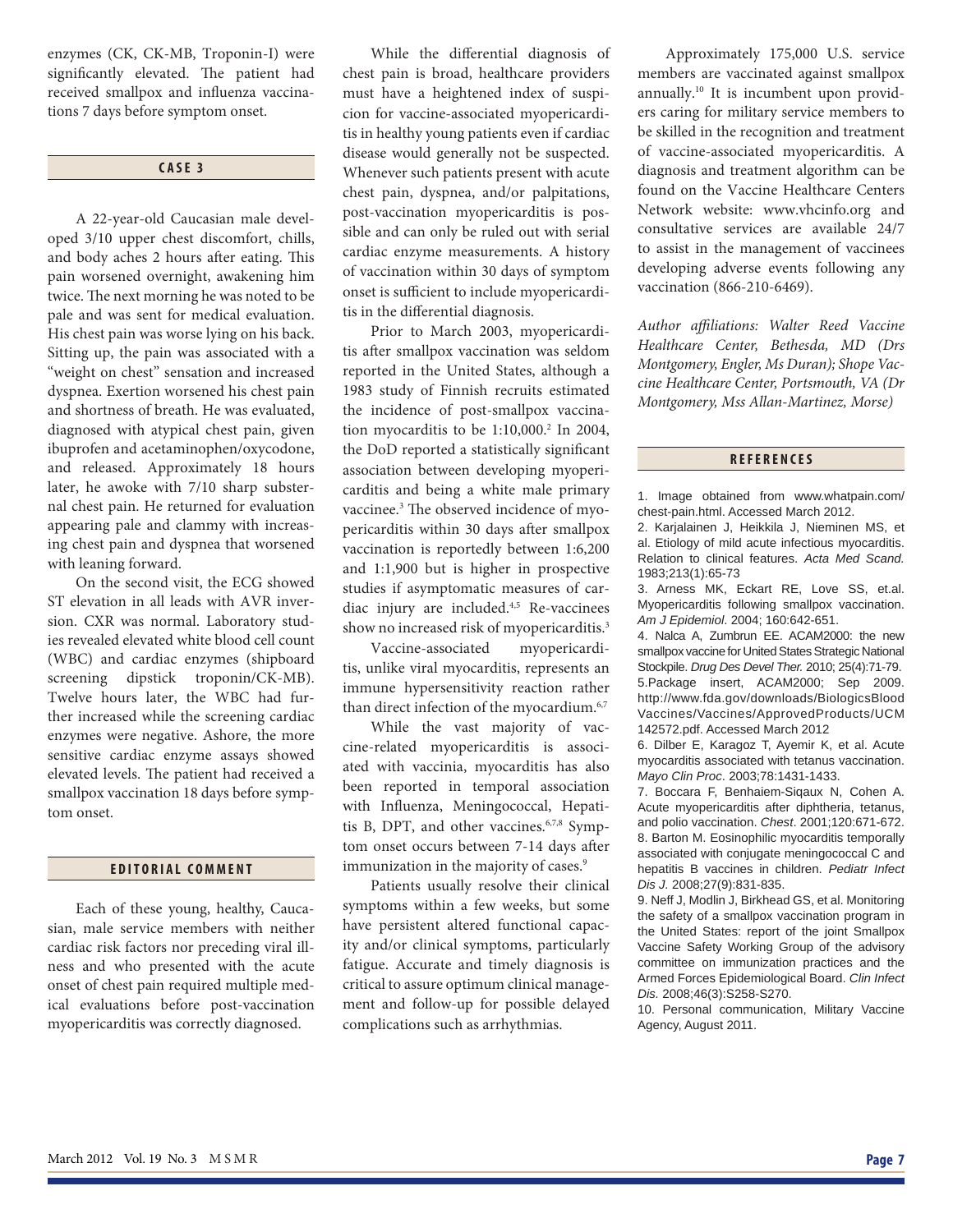## **Predictive Value of Surveillance Case Definitions of Guillain-Barré Syndrome in Vaccine Safety Assessment**

uillain-Barré Syndrome (GBS) is<br>the most common cause of acute<br>neuromuscular paralysis in the<br>world It is characterized clinically by acute. the most common cause of acute neuromuscular paralysis in the world. It is characterized clinically by acute, progressive, and generally ascending muscle weakness, loss of deep tendon reflexes, and paralysis. A recent systematic review estimated baseline incidence rates to be 1.2 cases per 100,000 person-years; rates increased with increasing age and male gender.<sup>1</sup> The etiology of GBS is not completely understood. It is hypothesized to be autoimmune in nature because many cases are preceded by acute respiratory or gastrointestinal infections.<sup>2</sup> There has been significant debate about associations between influenza-like illness, influenza vaccination and risk of developing GBS.3

Since the 1976 swine influenza vaccine campaign, surveillance for GBS after influenza vaccination has been a focal point of flu vaccine safety monitoring. During that campaign, a seven-fold increase in the incidence rate of GBS was observed among recipients of the swine origin influenza A (H1N1) subtype A/NJ/76 vaccine.<sup>4</sup> Subsequent studies evaluating a possible GBS association with seasonal flu vaccination have demonstrated little or no elevated risk of GBS after vaccination and no conclusive evidence with regard to causality.

Surveillance for GBS was heightened during the 2009-2010 pandemic influenza A/H1N1 vaccination campaign. Immunization against both seasonal and pandemic H1N1 influenza strains is mandatory for uniformed members of the U.S. military. Safety monitoring of this program, including the monitoring of adverse events after vaccination, has been coordinated through the Armed Forces Health Surveillance Center (AFHSC) and the Military Vaccine Agency (MILVAX).<sup>5</sup>

Population-level surveillance for adverse events after vaccination often relies on administrative data bases for initial identification of possible cases through the use of ICD-9-CM diagnosis codes. However, the positive predictive value (PPV) of unverified diagnosis codes can vary greatly. For example, in a study evaluating seizure

events after receipt of a pneumococcal vaccine, the PPV was 97 percent if the seizurerelated ICD-9-CM diagnostic code was assigned in an emergency department visit, but only 64 percent if the code was assigned during a hospitalization.<sup>6</sup> Recently, Jones et al. reported on the poor specificity of hospital discharge diagnoses of GBS in a state health department hospital discharge dataset and reported that the PPV of a GBS diagnostic code (ICD-9-CM: 357.0) in a hospital record was only 30 percent.<sup>7</sup> GBS was one of several outcomes that MILVAX monitored as part of its pandemic influenza A/H1N1 vaccine safety assessment. This report summarizes the results of the MIL-VAX chart confirmation of possible GBS cases (identified by AFHSC) and based on these findings, estimates the sensitivity, specificity, and PPV of different surveillance case definitions of GBS.

### **METHODS**

The study conducted by MILVAX included two cohorts in the study population. The H1N1 cohort included all individuals who served in an active component of the Army, Navy, Air Force or Marine Corps who were vaccinated against the pandemic influenza A/H1N1 strain during the 2009-2010 vaccination season (November 1, 2009-April 30, 2010). The historical cohort included all individuals who served in an active component of the Army, Navy, Air Forces, or Marine Corps who received a seasonal influenza vaccine during November 1, 2008-April 30, 2009. Individuals who did not receive a seasonal influenza vaccine in the previous season or the monovalent pandemic influenza A/H1N1 vaccine during the 2009-2010 vaccination season were excluded to avoid selection bias due to vaccine contraindication.

Relevant medical encounter records were obtained from data routinely maintained in the Defense Medical Surveillance System (DMSS). Any medical encounter which included an ICD-9-CM code of 357.0 in any diagnostic position was selected as

a possible GBS case. The medical records of possible cases were reviewed by MIL-VAX (using a standardized medical chart abstraction form based on the Brighton Collaboration case definition)to determine which of the possible cases were confirmed  $("true") cases.<sup>8</sup>$ 

The sensitivity, specificity, and PPV of three different case definitions were calculated **(Table 1)**. "Disease" status was considered positive if the MILVAX chart review classified the GBS case as confirmed. "Test" status was considered positive if the case was identified as a potential case through DMSS. "Sensitivity" represents the percentage of true cases identified by the test. In this case, DMSS identification of a GBS diagnosis represents the test. Specificity represents the percentage of individuals without the disease whose test is negative. PPV represents the percentage of people with a positive test who truly have the disease; in this case, it represents the proportion of all those individuals identified through an administrative case definition applied to data in the DMSS who were confirmed to have GBS during the chart reviews.

### **RESULTS**

Sixty-one service members were identified as possible GBS cases. After detailed reviews of the medical records of the possible cases by MILVAX, 25 (41%) of the possible cases were confirmed as true cases. Of the confirmed GBS cases, all had at least one hospitalization with a GBS diagnostic code.

A surveillance case definition of GBS which required a hospitalization with a GBS-specific diagnostic code in any diagnostic position correctly identified all MIL-VAX confirmed cases of GBS. The sensitivity of this surveillance case definition was 100 percent, while the specificity was 81 percent and the PPV was 78 percent **(Table 1a).**

Requiring inclusion of at least one outpatient encounter with a GBS-specific code in any diagnostic position in addition to a GBS-related hospitalization increased specificity slightly (88%) and also increased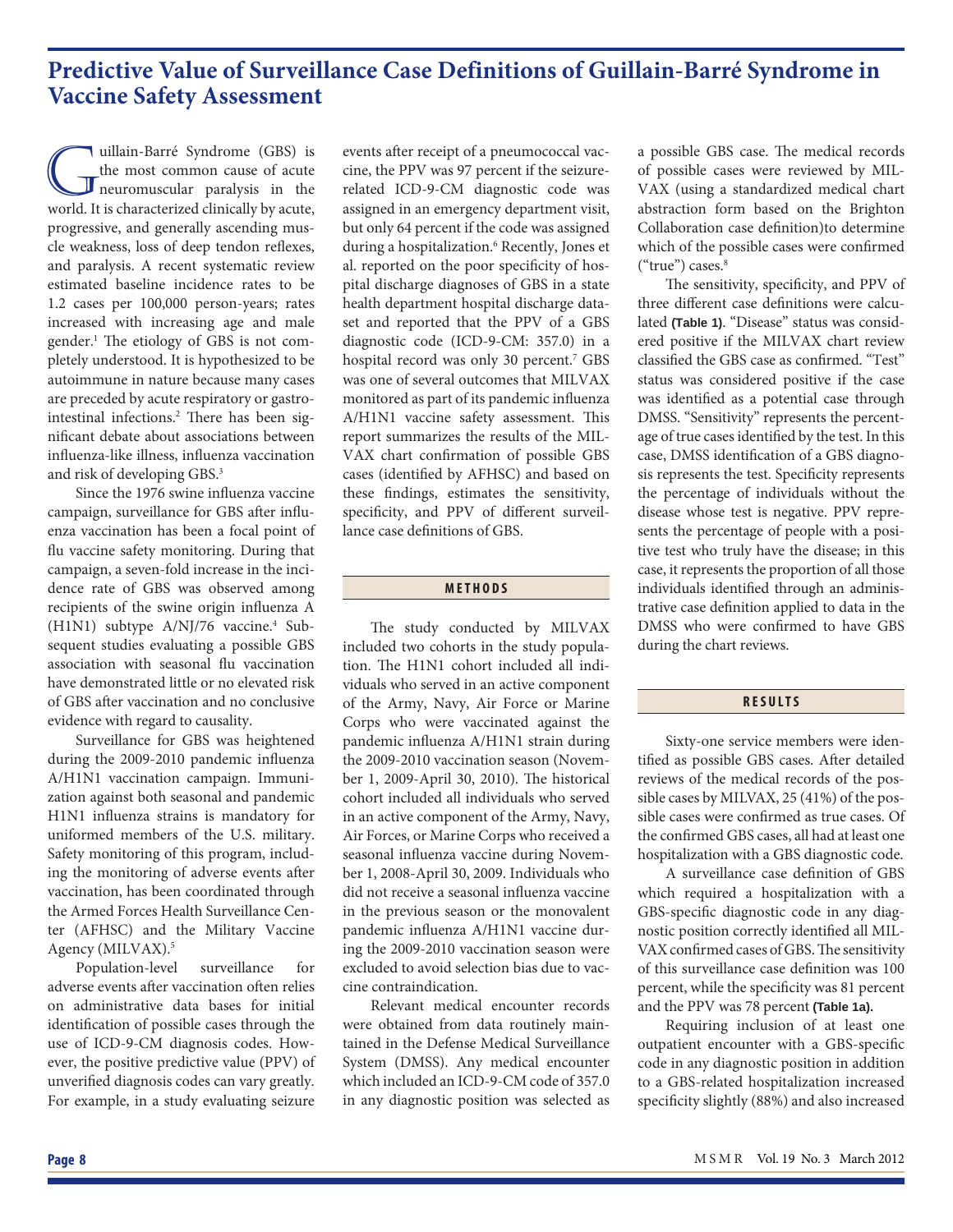### **TABLE 1.** Sensitivity, specificity, and PPV by case definition for GBS although unlikely, that some "true" cases



a. One inpatient encounter



#### b. One inpatient and one outpatient encounter



c. One inpatient and one outpatient encounter with GBS diagnosis in the primary position



PPV to 86 percent. The sensitivity (100%) remained unchanged **(Table 1b)**.

When the case definition included both a GBS-related hospitalization and one outpatient encounter, both with GBSspecific diagnostic codes in the primary (first-listed) diagnostic position, sensitivity decreased to 92 percent, but sensitivity and PPV both increased, to 92 and 88 percent respectively **(Table 1c)**.

#### **EDITORIAL COMMENT**

This report estimates the sensitivity, specificity, and positive predictive value of three different surveillance case definitions for GBS. Each of the case definitions had relatively high sensitivity, specificity, and PPV; for example, the observed sensitivities of two of the case definitions were 100 percent, while the PPV of the three definitions ranged from 78-88 percent. A single hospitalization with a GBS-specific ICD-9-CM diagnostic code in any diagnostic position had a PPV of 78 percent which is notably greater than the PPV of a similar definition applied to a state hospital discharge database.<sup>7</sup> The design of this study used cases identified in DMSS as the starting point for the pool of cases upon which chart confirmation was performed. It is possible,

of GBS never received a diagnosis code of 357.0 in the electronic medical record. This means that the values of sensitivity reported in this study may be higher than the true sensitivity (i.e., the sensitivity if all true cases of disease were included). All three definitions appear to have sufficiently good sensitivity and specificity to provide reliable and accurate identification of "true" cases of GBS. In public health surveillance scenarios where the need for case ascertainment is urgent (e.g., safety assessment of the pandemic influenza A/H1N1 vaccine), or when time-consuming and costly reviews of medical records to confirm diagnoses are not feasible, this methodology can be used to provide fast and accurate ascertainment of cases.

*Acknowledgements: Military Vaccine (MIL-VAX) Agency, Alexandria, VA: LTC Patrick Garman, PhD, PharmD, Marianne Rigo, RN, BSN.* 

## **REFERENCES**

1. Sejvar JJ, Baughman AL, Wise M, Morgan OW. Population incidence of Guillain-Barré Syndrome: A systematic review and meta-analysis. *Neuroepidemiology*. 2012;36(2):123-133.

2. Hughes RAC, Cornblath DR. Guillain-Barré syndrome. Lancet. 2005;366(9497):1653-1666.

3.Tokars JI, Lewis P, DeStefano F, et al. The risk of Guillain-Barré Syndrome associated with influenza A (H1N1) 2009 monovalent vaccine and 2009- 2010 seasonal influenza vaccines: results from self-controlled analyses. *Pharmacoepidemiol Drug Saf.* 2012. doi:10.1002/pds.3220.

4.Safranek T, Lawrence D, Kurland L, et al. Reassessment of the association between Guillain-Barré syndrome and receipt of swine influenza vaccine in 1976-1977: results of a two state study. *Am J Epidemiol.* 1991;133(9):940-951.

5.McNeil MM, Arana J, Stewart B, et al. A cluster of nonspecific adverse events in a military reserve unit following pandemic influenza A (H1N1) 2009 vaccination:possible stimulated reporting? *Vaccine*. 30(14):2421-2426.

6.Shui IM, Shi P, Dutta-Linn MM, et al. Predictive value of seizure ICD-9 codes for vaccine safety research. *Vaccine*. 2009;27(39):5307-5312.

7.Jones T, McMillan M, Boothe E, et al. Hospital discharge data for Guillain-Barré Syndrome and infl uenza A (H1N1) vaccine adverse events. *Emerg Infect Dis*. 2010;16(9):1500-1501.

8.Sejvar JJ, Kohl KS, Gidudu J, et al. Guillain-Barré Syndrome and Fisher Syndrome: case definitions and guidelines for collection, analysis, and presentation of immunization safety data. *Vaccine*. 2011;29(3):599-612.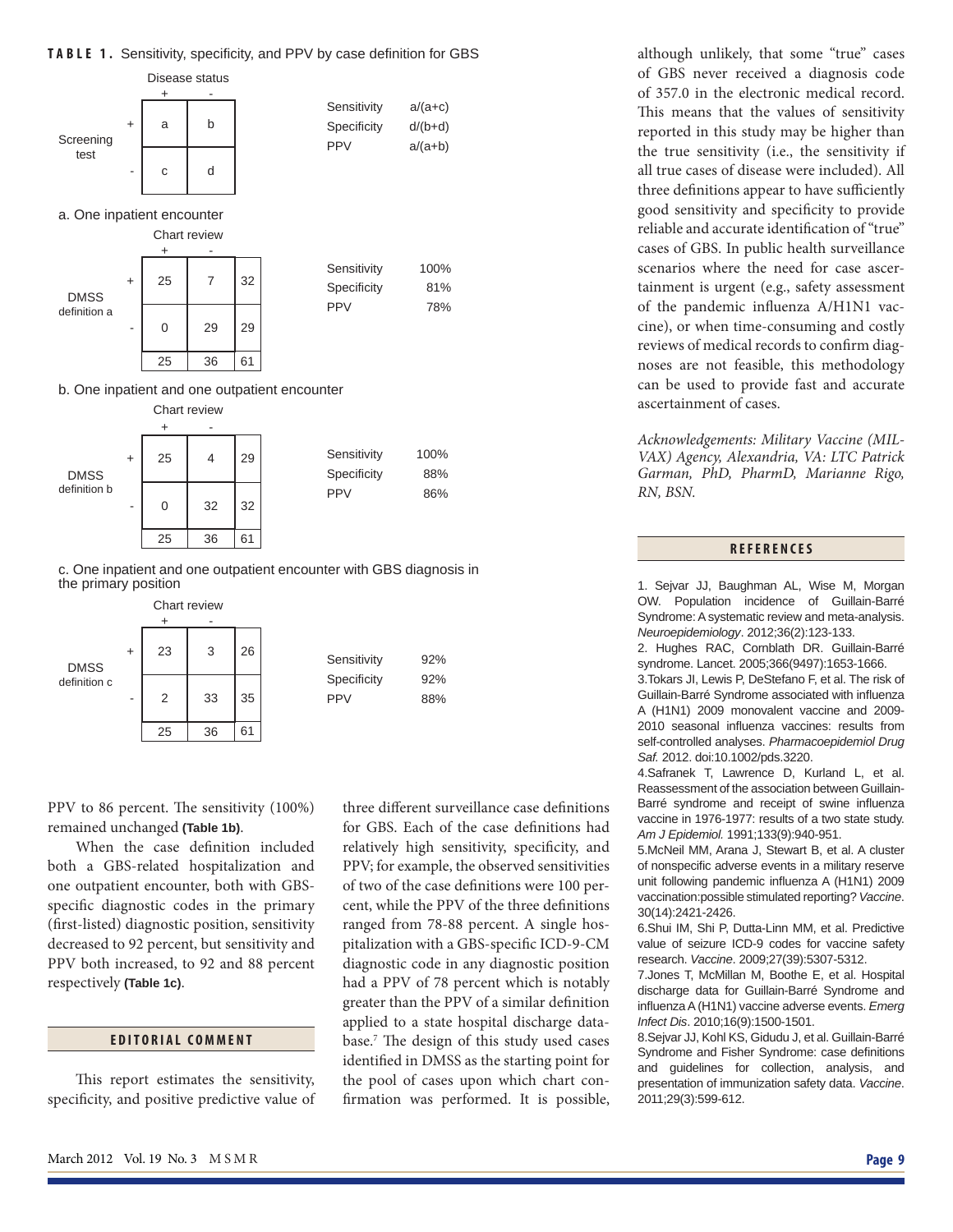# **Mental Health Diagnoses During the Year Prior to Schizophrenia, U.S. Armed Forces, 2001-2010**

*Maj Amy Costello, MD*

Identification of military members in the prodromal phase of schizophrenia may lead to earlier treatment and allow non-urgent transition away from military duties. This report documents the incidence of schizophrenia in the U.S. military and summarizes mental health diagnoses during the year prior to initial clinical diagnoses schizophrenia. During 2001-2010, 3,000 service members met the case definition of schizophrenia (incidence rate: 21 per 100,000 personyears). Rates declined with increasing age. Of those diagnosed with schizophrenia, 71% had at least one mental health-related medical encounter during the preceding 12 months; 51% received at least one antecedent diagnosis of paranoia. The findings may inform a model to predict the likelihood and timing of clinical manifestations of schizophrenia among U.S. military members.

Schizophrenia is a chronic, disabling<br>disease of unknown etiology. The<br>disease is significant to the military<br>partly due to demographics – young adults chizophrenia is a chronic, disabling disease of unknown etiology. The  $\mathcal{Y}$  disease is significant to the military are at highest risk to develop the illness – and partly due to its devastating nature. A service member who is developing schizophrenia may manifest prodromal symptoms, including agitation, insomnia, lack of motivation, and decreased interaction, for months or years before an acute psychotic episode leads to a diagnosis.<sup>1</sup> Family and friends may attribute these symptoms to any number of causes, from stress to combat to drug abuse, or just bad behavior – until the first psychotic break. A service member in the prodromal phase of schizophrenia may be disruptive to the unit and divert resources from leadership and colleagues. Early identification of this prodrome may not only lead to earlier treatment for the patient, but also allow non-urgent transition away from military duties.

Although many genetic and environmental associations with schizophrenia risk have been identified, no definitive causal factor has been isolated. The disease is thought to affect about one percent of the US population over the age of 18.<sup>2</sup> Symptom onset is insidious, often beginning in adolescence and progressing until symptoms become severe enough to mandate medical attention, typically during a patient's late teens or early twenties. Estimates of the male to female rate ratio for schizophrenia incidence range from 1.0 to 1.4.3,4 In one study, schizophrenia patients (at the time of diagnosis) were 15 times more likely than their peers to be unmarried. The World Health Organization estimates that schizophrenia is the eighth leading cause of disability-adjusted life years (DALYs) and the seventh leading cause of years of life lived with disability in people aged 15-44.<sup>4</sup>

During the prodromal phase of the disease, increasingly bizarre thoughts, social isolation, and decreased function at school or work may eventually lead the patient or his/her family to seek medical care.5,6 However, prodromal symptoms of schizophrenia are similar to those of many other psychiatric disorders and thus difficult to identify as a clinical syndrome. Clinical models have been developed to identify which patients with symptoms consistent with schizophrenia prodrome will progress to a diagnosis of schizophrenia.<sup>6,7</sup> Validated scales, such as the Structured Interview for Prodromal Syndromes, in combination with a family history of schizophrenia, had positive predictive values of 65-80 percent in some academic psychiatric centers.<sup>8,9</sup> Efforts to delineate the prodromal syndrome and to develop a diagnostic tool have been successful enough that the prodromal phase is now being considered for inclusion in the Diagnostic and Statistic Manual V as a distinct diagnostic entity, "attenuated psychosis syndrome," with anticipated publication in May 2013.<sup>10</sup> Diagnostic criteria for this syndrome include hallucinations, delusions, or disordered thought processes with intact reality testing. The criteria specify that the symptoms must be increasing in frequency and severity, and must be distressing enough that those affected seek help for them.

The concept of an identifiable prodrome raises the prospect that secondary prevention of schizophrenia might one day be possible. Early interventions are emerging and patients who are treated earlier in the course of their first psychotic episode have been shown to have better response to treatment, both in terms of reduction of symptoms and improved function.<sup>11-12</sup>

In light of the potential value of identifying patients in the prodromal phase of schizophrenia, this report documents the incidence of schizophrenia diagnoses among military members and summarizes mental health diagnoses during the year prior to initial clinical diagnoses of schizophrenia.

## **METHODS**

The surveillance period was 1 January 2001 through 31 December 2010. The surveillance population included all individuals who served in the active component of the Army, Navy, Air Force, Marine Corps, or Coast Guard at any time during the surveillance period. Data were derived from diagnoses recorded during hospitalizations or ambulatory visits in U.S. military and civilian (reimbursed care) medical treatment facilities and maintained in the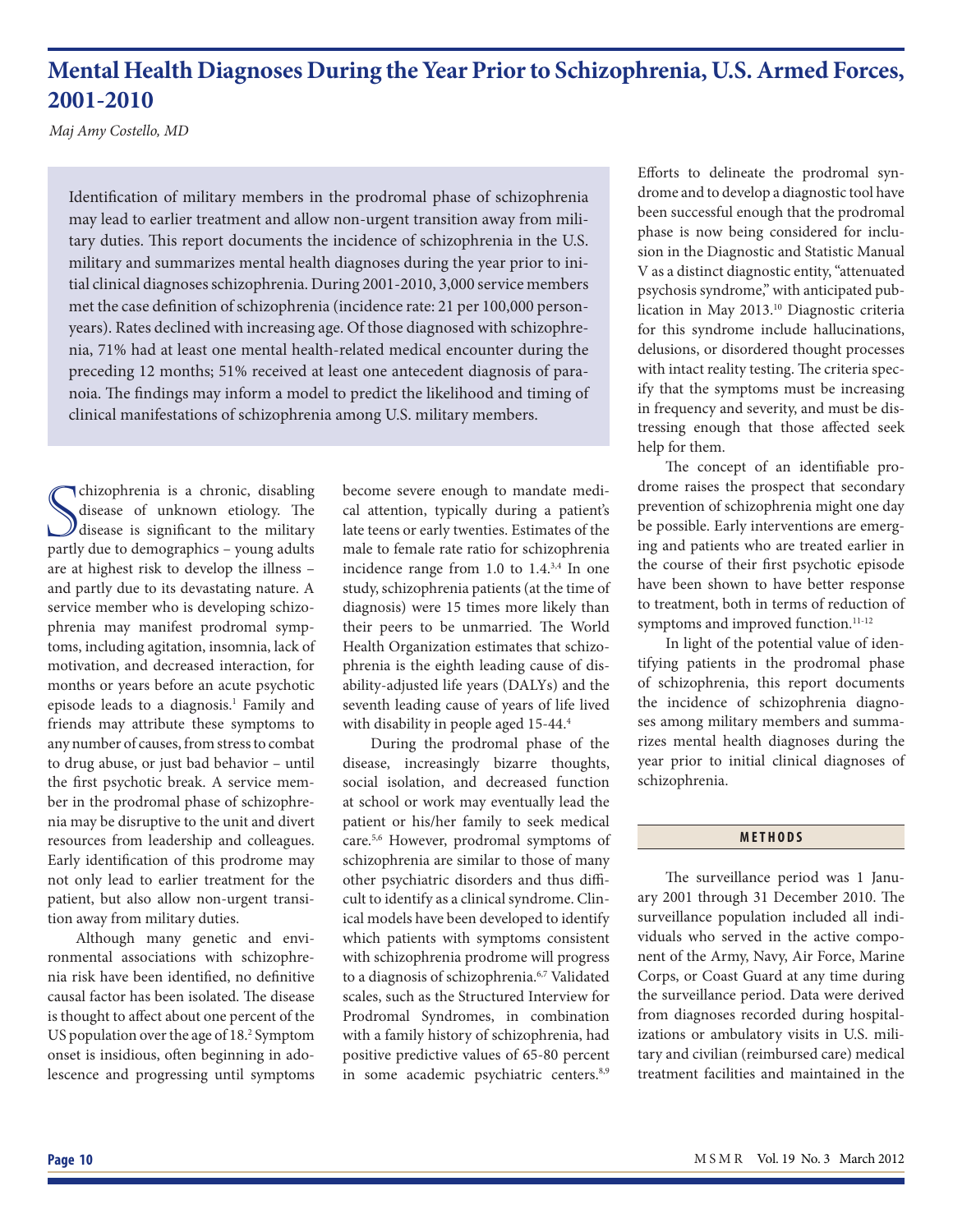**TABLE 1.** Incidence rates of schizophrenia and number/precentage of mental health diagnoses in the 12 months preceding an incident schizophrenia diagnosis, active component, U.S. Armed Forces, 2001-2010.

|                        | No.   | $\frac{0}{0}$  | Rate per<br>100,000<br>p-yrs | Incidence<br>rate ratio | No. with<br>antecedent mental<br>health dx | % with<br>antecedent<br>mental health dx |
|------------------------|-------|----------------|------------------------------|-------------------------|--------------------------------------------|------------------------------------------|
| Total                  | 3,000 | 100            | 21                           |                         | 2,135                                      | 71                                       |
| Sex                    |       |                |                              |                         |                                            |                                          |
| <b>Males</b>           | 2,578 | 86             | 21                           | Ref                     | 1,808                                      | 70                                       |
| Females                | 422   | 14             | 20                           | 0.96                    | 327                                        | 77                                       |
| Age at diagnosis       |       |                |                              |                         |                                            |                                          |
| $17 - 24$              | 1,788 | 60             | 32                           | Ref                     | 1,196                                      | 67                                       |
| $25 - 29$              | 713   | 24             | 22                           | 0.66                    | 547                                        | 77                                       |
| 30-34                  | 288   | 10             | 14                           | 0.41                    | 224                                        | 78                                       |
| $35+$                  | 211   | $\overline{7}$ | 6                            | 0.18                    | 168                                        | 80                                       |
| Race/ethnicity         |       |                |                              |                         |                                            |                                          |
| Black, non-Hispanic    | 776   | 26             | 31                           | Ref                     | 545                                        | 70                                       |
| White, non-Hispanic    | 1,602 | 53             | 18                           | 0.57                    | 1,164                                      | 73                                       |
| Hispanic               | 309   | 10             | 21                           | 0.69                    | 222                                        | 72                                       |
| Asian-Pacific Islander | 181   | 6              | 28                           | 0.89                    | 118                                        | 65                                       |
| American Indian        | 52    | $\overline{2}$ | 22                           | 0.70                    | 35                                         | 67                                       |
| <b>Marital status</b>  |       |                |                              |                         |                                            |                                          |
| Single                 | 2,218 | 74             | 37                           | Ref                     | 1,492                                      | 67                                       |
| Married                | 709   | 24             | $\overline{9}$               | 0.25                    | 538                                        | 76                                       |
| Other                  | 66    | $\overline{2}$ | 12                           | 0.32                    | 55                                         | 83                                       |
| <b>Education level</b> |       |                |                              |                         |                                            |                                          |
| Less than high school  | 27    | $\mathbf{1}$   | 28                           | Ref                     | 15                                         | 56                                       |
| High school            | 2,531 | 84             | 25                           | 0.88                    | 1,795                                      | 71                                       |
| Some college           | 183   | 6              | 17                           | 0.58                    | 138                                        | 75                                       |
| College                | 139   | 5              | 9                            | 0.31                    | 106                                        | 76                                       |
| Graduate               | 36    | $\mathbf{1}$   | $\overline{4}$               | 0.15                    | 28                                         | 78                                       |
| Service branch         |       |                |                              |                         |                                            |                                          |
| Army                   | 1,462 | 49             | 29                           | Ref                     | 1,102                                      | 75                                       |
| Navy                   | 692   | 23             | 20                           | 0.68                    | 438                                        | 63                                       |
| Air Force              | 411   | 14             | 12                           | 0.41                    | 316                                        | 77                                       |
| <b>Marine Corps</b>    | 402   | 13             | 22                           | 0.76                    | 253                                        | 63                                       |
| <b>Coast Guard</b>     | 33    | $\mathbf{1}$   | 8                            | 0.29                    | 26                                         | 79                                       |
| Pay grade              |       |                |                              |                         |                                            |                                          |
| $E1-E4$                | 2,538 | 85             | 41                           | Ref                     | 1,745                                      | 69                                       |
| E5-E9                  | 375   | 13             | $\overline{7}$               | 0.16                    | 318                                        | 85                                       |
| O1-O5                  | 84    | 3              | $\overline{4}$               | 0.10                    | 70                                         | 83                                       |
|                        |       |                |                              |                         |                                            |                                          |

Defense Medical Surveillance System. A case of schizophrenia was defined as an active component service member with at least one hospitalization or four outpatient encounters that were documented with schizophrenia-specific diagnoses (ICD-9-CM: 295). Schizophrenia cases that remained in active service for more than two years after meeting the surveillance case definition were assumed to have been misdiagnosed and removed from analysis. For purposes of characterizing prodromal clinical manifestations of schizophrenia, all mental health diagnoses (ICD-9-CM:

290-316, excluding 295) recorded during inpatient and outpatient encounters within 12 months preceding first diagnoses of schizophrenia were identified. Individuals who were considered incident cases of schizophrenia in 2001 were excluded from analyses if they received any schizophrenia diagnoses during the year 2000.

## **RESULTS**

From 2001 through 2010, 3,000 service members met the case definition of schizophrenia; the overall incidence rate was 21 per 100,000 person-years (p-yrs) **(Table 1)**.

Incidence rates declined with increasing age, educational attainment, and military grade. For example, the incidence rate was more than four-fold higher among the youngest than oldest age group of service members (age group, incidence rate: 17-24 years, 32 per 100,000 p-yrs; >35 years, 6 per 100,000 p-yrs); approximately five times higher among junior than senior enlisted members; and approximately nine times higher among junior enlisted members than officers (Table 1).

Also of note, the crude incidence rate was more than three times higher among single (never married) than married service members; rates were higher among service members who were black, non-Hispanic and Asian-Pacific Islander than other racial/ethnic identities; and rates were similar among males and females **(Table 1)**.

Time in service prior to diagnosis with schizophrenia ranged from 1 day to 26 years **(data not shown)**. At the times of initial diagnoses with schizophrenia, approximately one of six (16%) cases were in their first 6 months, slightly more than one-half (56%) had between 6 months and 4 years, and the remainder (28%) had more than 4 years of active military service.

Of all active component members diagnosed with schizophrenia during the surveillance period, 71 percent had at least one mental health-related medical encounter during the 12 months preceding their fi rst schizophrenia diagnosis **(Table 1)**. Of all demographic and military subgroups of service members diagnosed with schizophrenia, senior enlisted members (85%), officers (83%) and those whose marital status was divorced, separated or widowed (83%) were the most likely to have documented antecedent mental health diagnoses; cases who had not completed high school (56%) were the least likely to have documented antecedent mental health diagnoses; and females and older cases were more likely than their respective counterparts to have documented antecedent mental health diagnoses. Among schizophrenia-diagnosed cases overall, airmen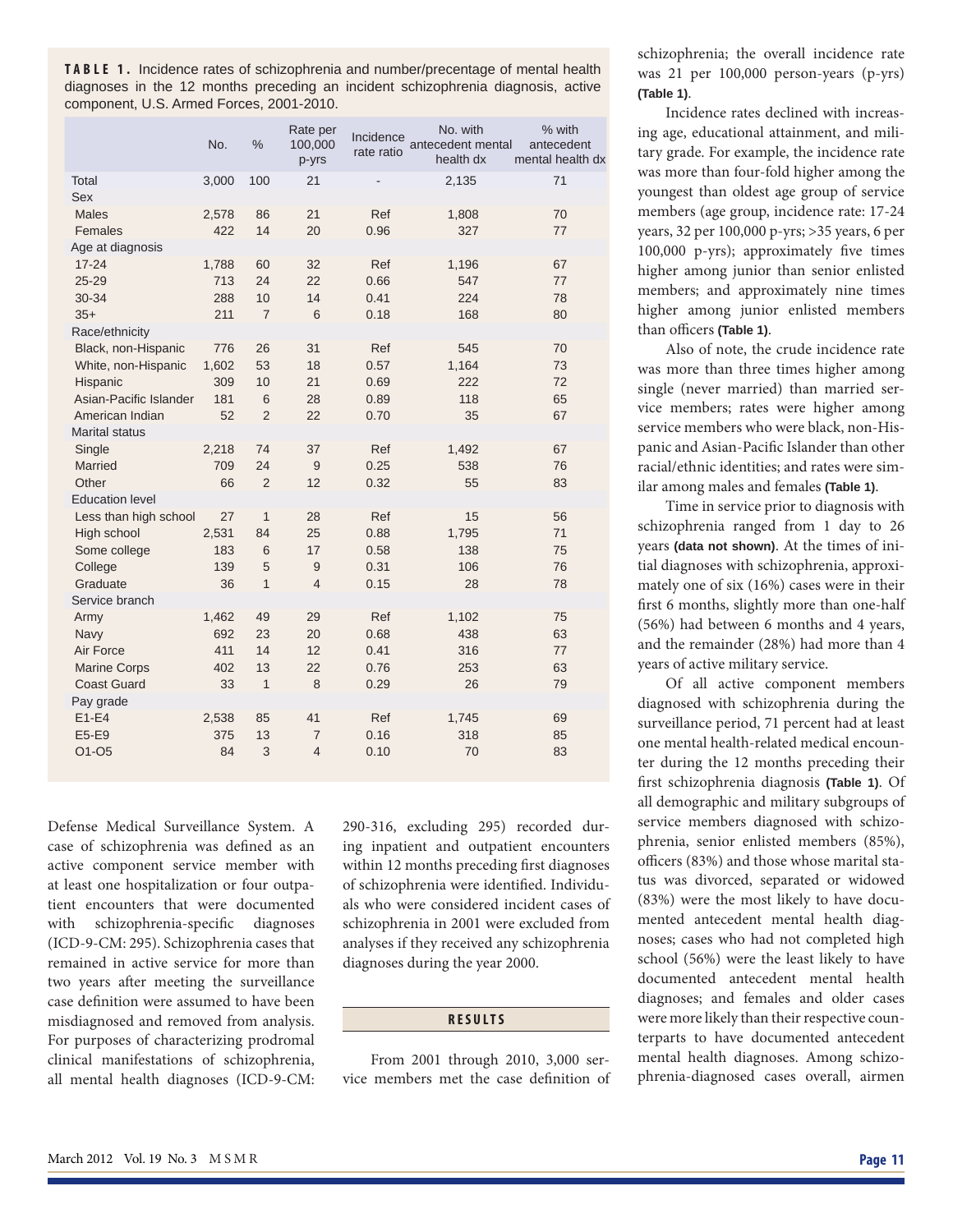**FIGURE 1.** Percentages of service members with common mental health diagnoses in the 12 months preceding an initial schizophrenia diagnosis (some patients may have been diagnosed with more than one condition), active component, U.S. Armed Forces, 2001-2010



<sup>a</sup>Neurotic disorders included anxiety, hysteria, panic attacks, phobias, OCD, dysthymia, somatization and neurosis, NOS.

and Coast Guard members were the most likely, and sailors and Marines were the least likely, to have a mental health-related medical encounter within the year prior to their schizophrenia diagnoses.

Relatively frequent mental disorderrelated diagnoses within the year prior to schizophrenia diagnoses included psychotic, depressive, and adjustment disorders **(Figure 1)**. In the year prior to their schizophrenia diagnoses, the majority of cases (51%) received at least one diagnosis of paranoia and approximately 40 percent received diagnoses of neurotic disorders and acute stress reaction/adjustment disorders. Eleven percent were diagnosed at least once with PTSD.

#### **EDITORIAL COMMENT**

Schizophrenia is a disabling illness with enormous personal, societal, and financial costs. Patients with schizophrenia suffer from anosognosia (unawareness that they are ill) and paranoia. Such clinical expressions of schizophrenia make those affected unwilling to seek care; in turn, incidence rates are difficult to measure. However, U.S. military members with frank psychosis are unlikely to escape detection and contact with the medical system. Service members experiencing prodromal symptoms who do not seek mental health care eventually will be referred to care by their supervisors. Once a diagnosis of schizophrenia is confirmed, the diagnosing physician must initiate a "Medical Evaluation Board" process to determine the patient's fitness to continue military service. This, combined with access to "free" medical care and standardized electronic documentation of all medical encounters, results in a unique opportunity to document the incidence of schizophrenia in a young population.

This analysis found that incidence rates of schizophrenia among active component service members decreased with age; the finding is consistent with those of studies in other populations. Also, this report documented that incidence rates declined with increasing formal educational attainment and military grade; also, the incidence rate was three times higher among never married than currently or previously married service members. However, all of these characteristics are related to age; and in this analysis, there were not adjustments to account for the effects of age differences. Also, rates were very similar among males and females; however, these unadjusted rates do not account for differences between male and female service members in age, educational attainment, service branch, or other potentially confounding factors.

Of all service members diagnosed with schizophrenia, 71 percent had at least one mental health diagnosis, and more than one-half had a documented diagnosis of a psychosis, within the preceding 12 months. The percentages of individuals with antecedent mental health diagnoses increased with age; they were highest in older, higher ranking, previously married service members and lowest among service members who did not complete high school. The finding should be interpreted cautiously; for example, service members who were diagnosed with schizophrenia soon after entering military service would have had less time to clinically manifest, seek care for, and be clinically diagnosed with a mental disorder antecedent to schizophrenia.

This study was designed to measure the incidence of schizophrenia in the active component of the U.S. military. Generalizability of the findings to the general population of the U.S. is limited. For example, the risk of developing schizophrenia begins in adolescence; U.S. military members are at least 17 years old when they enter service. In addition, all military members pass physical and cognitive military entrance examinations before beginning service; hence, military members who are diagnosed with schizophrenia may have higher pre-morbid functioning than their civilian counterparts. Also, unlike civilians, military members have universal access to mental health services.

There are other limitations to this analysis that should be considered when interpreting the results. For example, many service members with prodromal symptoms may leave service (possibly due to disciplinary problems or poor job performance) prior to manifesting or being diagnosed with schizophrenia. Such individuals would not be identified as cases. Also, this analysis relied on ICD-9-CM diagnostic codes documented in administrative medical records. ICD-9-CM codes documented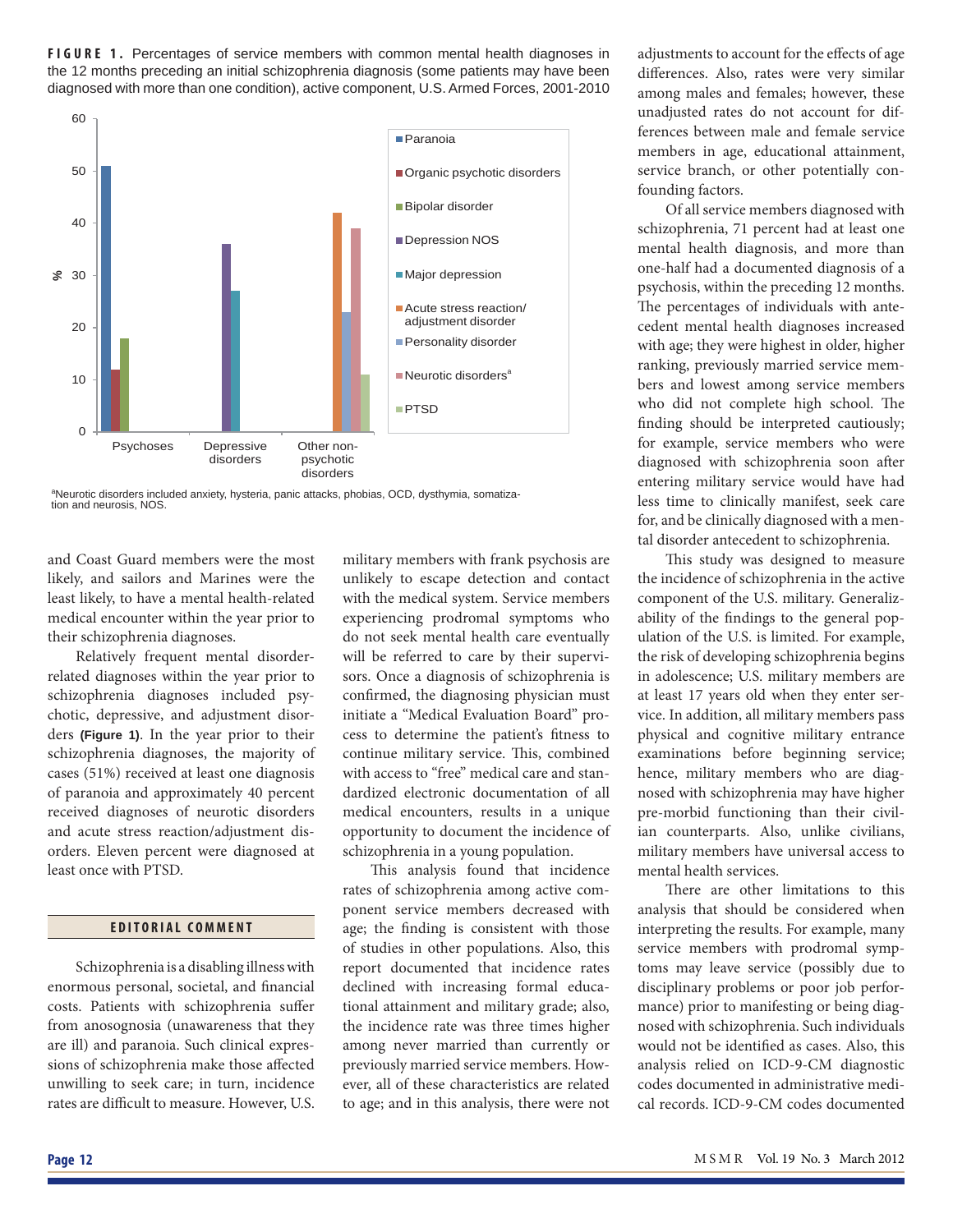in administrative records have been shown to reliably identify schizophrenia cases; still, it is worth noting that the diagnoses used to identify cases for this report were not confirmed by medical record reviews.<sup>13</sup> Finally, patients may have obtained mental health care using a spouse's insurance or Military One Source – a telephonic and electronic referral system which links patients to and pays for civilian mental health care. Such encounters would not have been captured in this analysis. These concerns are mitigated by the finding of higher rates of prodromal encounters in married service members, and by the fact that Military One Source policy requires service members with serious mental health problems to be referred to the military health system for care.

This summary of the incidence of schizophrenia and its prodromal symptoms among U.S. military members provides direction for further areas of study. For example, multivariate analyses would be useful to estimate the independent effects of various demographic and military characteristics on schizophrenia risk. Also, the data used for this analysis could be combined with relevant and potentially informative data not available in electronic medical records; such data include family histories and genetic risk factors, clinical descriptions of symptomatology, and measures of pre-morbid functioning (e.g., as defined by objective universal cognitive tests such as the Armed Services Vocational Battery ([ASVAB]). Such a comprehensive data set might be useful in developing a model to predict the likelihood and timing of clinical manifestations of schizophrenia among active component members of the U.S. military.

Author affiliation: Uniformed Services Uni*versity of the Health Sciences, Bethesda, MD.*

## **REFERENCES**

1. Insel TR. Rethinking schizophrenia. *Nature*. Nov 2010;468(7321):187-193.

2. NIMH. Schizophrenia. Statistics 2010; http:// www.nimh.nih.gov/statistics/1SCHIZ.shtml.

3. McGrath J, Saha S, Welham J, et al. A systematic review of the incidence of schizophrenia: the distribution of rates and the influence of sex, urbanicity, migrant status and methodology. *BMC Med*. Apr 2004;2:13.

4. WHO. The World Health Report 2001 - Mental Health: New Understanding, New Hope: World Health Organization; 2001.

5. White T, Anjum A, Schulz SC. The schizophrenia prodrome. *Am J Psychiatry*. Mar 2006;163(3):376-380.

6. Thompson A, Nelson B, Yung A. Predictive

validity of clinical variables in the "at risk" for psychosis population: international comparison with results from the North American Prodrome Longitudinal Study. *Schizophr Res*. Mar 2011; 126(1-3):51-57.

7. Ruhrmann S, Schultze-Lutter F, Salokangas RK, et al. Prediction of psychosis in adolescents and young adults at high risk: results from the prospective European prediction of psychosis study. *Arch Gen Psychiatry*. Mar 2010;67(3):241-251.

8. Yung AR, Phillips LJ, Yuen HP, et al. Psychosis prediction: 12-month follow up of a high-risk ("prodromal") group. *Schizophr Res*. Mar 2003; 60(1):21-32.

9. Cannon TD, Cadenhead K, Cornblatt B, et al. Prediction of psychosis in youth at high clinical risk: a multisite longitudinal study in North America. *Arch Gen Psychiatry*. Jan 2008; 65(1):28-37.

10. DSMV. Attenuated Psychosis Syndrome. 2010; http://www.dsm5.org/ProposedRevisions/ Pages/proposedrevision.aspx?rid=412. Accessed 17 Aug 2011.

11. Marshall M, Rathbone J. Early intervention for psychosis. *Cochrane Database Syst Rev*. 2011(6):CD004718.

12. Perkins DO, Gu H, Boteva K, Lieberman JA. Relationship between duration of untreated psychosis and outcome in firstepisode schizophrenia: a critical review and meta-analysis. *Am J Psychiatry*. Oct 2005;162(10):1785-1804.

13. Millikan AM, Weber NS, Niebuhr DW, et al. Evaluation of data obtained from military disability medical administrative databases for service members with schizophrenia or bipolar disorder. *Mil Med*. Oct 2007;172(10):1032-1038.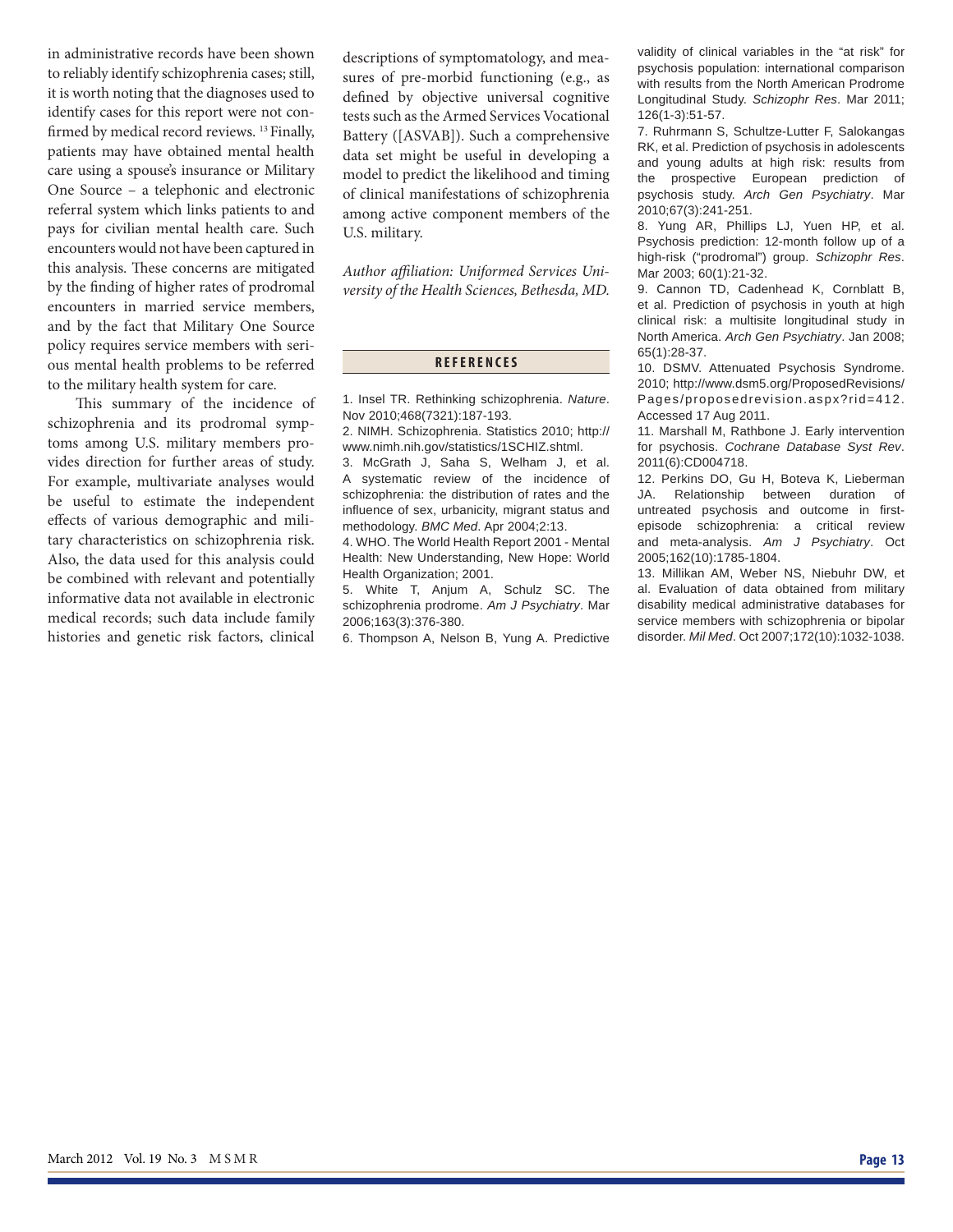## **Heat Injuries, Active Component, U.S. Armed Forces, 2011**

In 2011, the number of service members treated for heat stroke (n=362) was higher than the number in 2010, but lower than the numbers in 2007-2009. Incidence rates of heat stroke were highest among males, service members in combat-specific occupations, in the Marine Corps and Army, and among those younger than 20 years of age. The number of service members treated for "other heat injury" was higher in 2011 (n=2,652) than in any of the four prior years; however, there were fewer hospitalizations for "other heat injuries" in 2011 than in recent prior years. In contrast to heat stroke, the incidence rate of "other heat injuries" was higher among females than males and the rate among enlisted members was more than twice that of officers.

**heat-related injuries are significant** threats to the health and operational effectiveness of military members and their units.<sup>1,2</sup> Operational threats to the health and opera**tional** effectiveness of military lessons learned and findings of numerous research studies have resulted in doctrine, equipment, and preventive measures that can significantly reduce the adverse health effects of military activities in heat.<sup>1-3</sup> Although numerous and effective countermeasures are available, physical exertion in hot environments still causes many hundreds of injuries - some life threatening among U.S. military members each year.<sup>4,5</sup>

In the U.S. Military Health System, the most serious of heat-related injuries are considered notifiable medical events. Since 31 July 2009, a notifiable case of "heat stroke" (ICD-9-CM: 992.0) has been defined as a "severe heat stress injury, specifically including injury to the central nervous system, characterized by central nervous system dysfunction and often accompanied by heat injury to other organs and tissue."<sup>6</sup> Notifiable cases of heat injuries other than heat stroke ("unspecified effects of heat" [ICD-9-CM: 992.9]) include "moderate to severe heat injuries associated with strenuous exercise and environmental heat stress" … "that require medical intervention or result in lost duty time." All heat injuries that require medical intervention or result in lost duty are reportable. Cases of "heat exhaustion" (ICD-9-CM: 992.3-992.5) that do not require medical intervention or result in lost duty time are not reportable.<sup>6</sup>

This report summarizes heat injuryrelated hospitalizations, ambulatory visits, and reportable medical events among members of the active component during 2011 and compares them to recent prior years. Episodes of heat stroke and "other heat injuries" are summarized separately; for this analysis, "other heat injuries" includes "heat exhaustion" (which was reportable prior to 31 July 2009) and "unspecified effects of heat" (reportable since 31 July 2009).

#### **METHODS**

The surveillance period was 1 January 2007 through 31 December 2011. The surveillance population included all individuals who served in the active component of the Army, Navy, Air Force, Marine Corps, or Coast Guard at any time during the surveillance period. The Defense Medical Surveillance System (DMSS) was searched to identify all records of medical encounters and notifiable medical event reports that included primary (first-listed) or secondary (second-listed) diagnoses of "heat stroke" (ICD-9-CM:992.0) or "other heat injury" ("heat exhaustion" [ICD-9-CM:992.3-992.5] and "unspecified effects of heat" [ICD-9-CM:992.9]).

This report estimates numbers of individuals affected by heat injuries ("incident cases") and "heat injury events" during each calendar year. To estimate numbers of incident cases per year, each individual who was affected by a heat injury event (one or more) during a year accounted for one incident case during the respective year. To classify the severity of incident cases per year, those that were associated with any "heat stroke" diagnosis were classified as "heat stroke" cases; all others were classified as "other heat injury" cases.

To estimate numbers of heat injury events per year, affected individuals could account for multiple events during years. To discriminate follow-up encounters from new heat injury events, affected service members were not considered at risk of a "new" heat injury event within 60 days of a prior event. Annual numbers of heat stroke and "other heat injury"-related events were estimated separately. To categorize the clinical management of heat injury events, those that were documented with hospitalization records were classified as hospitalization cases; among the others, those documented with reportable event records were prioritized over those documented by ambulatory records only.

### **RESULTS**

In 2011, there were 362 incident cases of heat stroke and 2,652 incident cases of "other heat injury" among active component members. Overall crude incidence rates of heat stroke and "other heat injury" were 0.25 and 1.82 per 1,000 person-years (p-yrs), respectively **(Table 1)**.

In 2011, the incidence rate (unadjusted) of heat stroke was higher than the rate in 2010, but lower than the rates in 2007-2009; there were fewer heat strokerelated ambulatory visits in 2011 than any other year in the period, but more reportable events and hospitalizations than in 2010 **(Figure 1)**.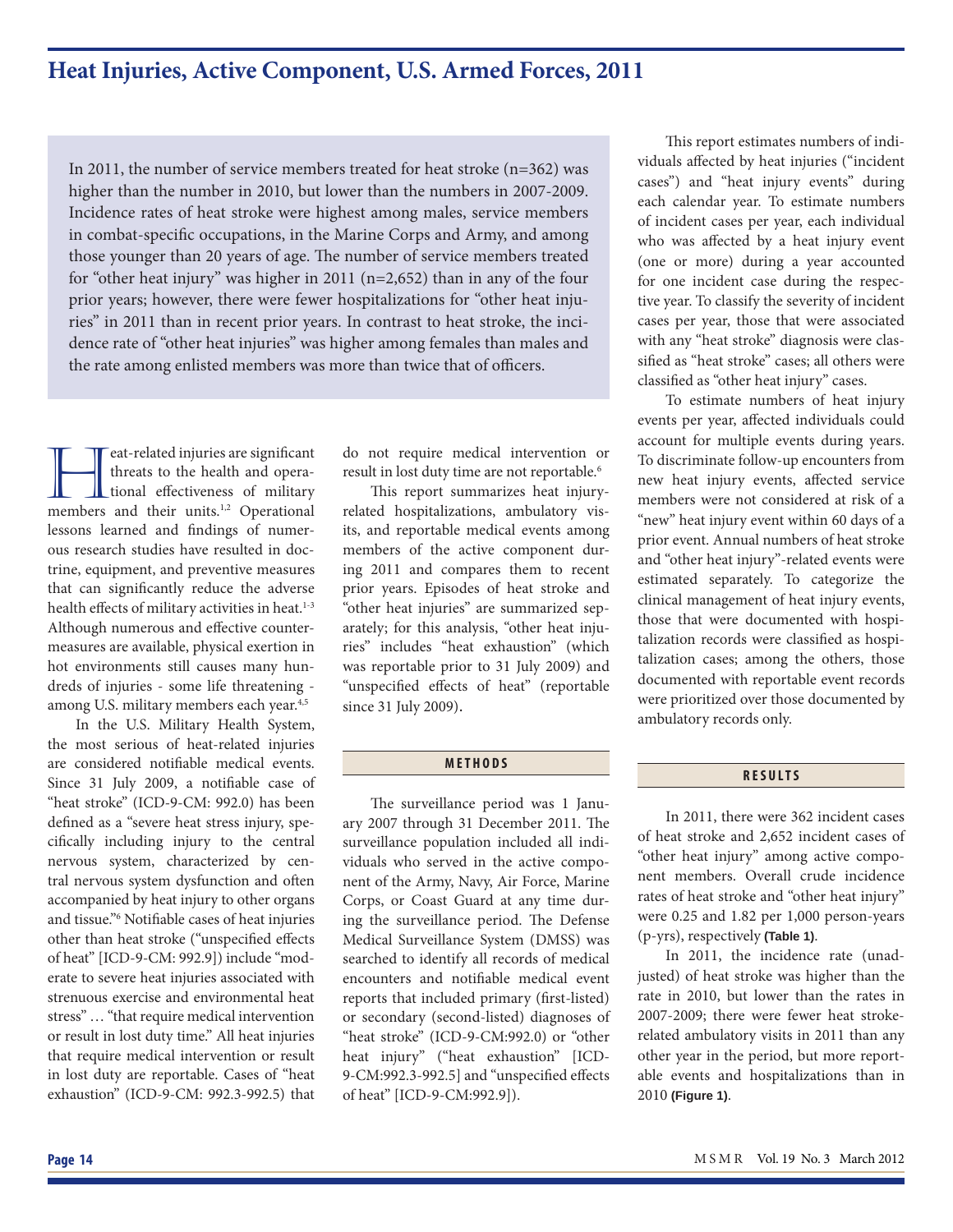|                         |  |  |  |  |  | <b>TABLE 1.</b> Incident cases <sup>a</sup> and incidence rates <sup>b</sup> of heat injury, active component, |  |
|-------------------------|--|--|--|--|--|----------------------------------------------------------------------------------------------------------------|--|
| U.S. Armed Forces, 2011 |  |  |  |  |  |                                                                                                                |  |

|                                                                             |     | Heat stroke       | "Other heat injury" |       |
|-----------------------------------------------------------------------------|-----|-------------------|---------------------|-------|
|                                                                             | No. | Rate <sup>b</sup> | No.                 | Rateb |
| Total                                                                       | 362 | 0.25              | 2,652               | 1.82  |
| Sex                                                                         |     |                   |                     |       |
| Male                                                                        | 341 | 0.27              | 2,099               | 1.68  |
| Female                                                                      | 21  | 0.10              | 553                 | 2.63  |
| Age group                                                                   |     |                   |                     |       |
| < 20                                                                        | 51  | 0.62              | 568                 | 6.90  |
| $20 - 24$                                                                   | 148 | 0.31              | 1,108               | 2.35  |
| $25 - 29$                                                                   | 88  | 0.24              | 520                 | 1.44  |
| 30-34                                                                       | 43  | 0.19              | 229                 | 1.03  |
| 35-39                                                                       | 22  | 0.13              | 141                 | 0.85  |
| $40+$                                                                       | 10  | 0.07              | 86                  | 0.56  |
| Race/ethnicity                                                              |     |                   |                     |       |
| White, non-Hispanic                                                         | 236 | 0.25              | 1,681               | 1.78  |
| Black, non-Hispanic                                                         | 60  | 0.26              | 516                 | 2.20  |
| Other                                                                       | 66  | 0.24              | 455                 | 1.64  |
| Service                                                                     |     |                   |                     |       |
| Army                                                                        | 230 | 0.41              | 1,643               | 2.92  |
| Navy                                                                        | 15  | 0.05              | 178                 | 0.55  |
| Air Force                                                                   | 10  | 0.03              | 317                 | 0.96  |
| <b>Marine Corps</b>                                                         | 104 | 0.52              | 502                 | 2.50  |
| <b>Coast Guard</b>                                                          | 3   | 0.07              | 12                  | 0.29  |
| Military status                                                             |     |                   |                     |       |
| Enlisted                                                                    | 300 | 0.25              | 2,427               | 2.00  |
| <b>Officer</b>                                                              | 62  | 0.25              | 225                 | 0.92  |
| Military occupation                                                         |     |                   |                     |       |
| Combat                                                                      | 145 | 0.50              | 624                 | 2.15  |
| Health care                                                                 | 40  | 0.33              | 164                 | 1.37  |
| Other                                                                       | 177 | 0.17              | 1,864               | 1.78  |
| <sup>a</sup> One per person per year<br><b><i>b</i>Rate per 1,000 p-yrs</b> |     |                   |                     |       |

The overall incidence rates (unadjusted) of "other heat injury" were the same in 2010 and 2011 (1.82 per 1,000 p-yrs) but both were higher than in 2007-2009; of particular note, the rate was over 50 percent higher in 2010 and 2011 than 2008. The combined totals of ambulatory visits and notifiable medical event reports for "other heat injury" were higher in 2010 and 2011 than in any prior year; however, there were fewer hospitalizations for "other heat injuries" in 2010 and 2011 than in 2009 **(Figure 2)**.

In 2011, subgroup-specific incidence rates of heat stroke were highest among males (0.27 per 1,000 p-yrs), service members in combat-specific occupations (0.50) per 1,000 p-yrs), in the Marine Corps (0.52 per 1,000 p-yrs) and Army (0.41 per 1,000 p-yrs), and among those younger than 20 years of age (0.62 per 1,000 p-yrs). Heat stroke rates in the Marine Corps and Army were more than five-fold those of the

other services, and nearly two times higher among males compared to females. Of note, rates of heat stroke were similar among officers and enlisted members and across race/ ethnicity-defined subgroups (Table 1).

In 2011, subgroup-specific incidence rates of "other heat injuries" were highest among service members younger than 20 years of age (6.90 per 1,000 p-yrs), in the Army and Marine Corps (2.92 and 2.50 per 1,000 p-yrs, respectively), and in combatspecific occupations  $(2.15 \text{ per } 1,000 \text{ p-yrs}).$ In contrast to heat stroke experience, the crude incidence rate of "other heat injuries" was higher among females than males and the rate among enlisted members was more than twice that of officers **(Table 1)**.

In 2011, 442 heat stroke events affected 362 individuals (average number of heat stroke events per affected individual: 1.22); 68 individuals experienced more than one heat stroke event during the year. The number of service members affected by more

than one heat stroke event in 2011 was lower than the average per year (n=97) during the prior years of the period. Also, in 2011, 2,904 "other heat injury" events affected 2,861 individuals (average number of other heat injury events per affected individual: 1.02); 42 individuals experienced more than one "other heat injury" event during the year. The number of service members affected by more than one "other heat injury" event in 2011 was lower than the average per year (n=76) during the prior years of the period **(data not shown)**.

During the five-year surveillance period, heat-related injuries were diagnosed at more than 200 military installations/geographic locations worldwide. However, three Army installations accounted for more than one-third of all heat injury events during the period (Fort Bragg, NC [n=2,363], Fort Benning, GA [n=1,560], Fort Jackson, SC [n=920]); and four other installations accounted for an additional one-fifth of heat injury events (Parris Island/Beaufort, SC [n=899], MCB Camp Lejeune/Cherry Point, NC [n=659], Fort Polk, LA [n=555], Fort Cambell, KY [n=508]). Of the ten installations with the most heat injury events, eight are in the southeastern United States **(Table 2)**.



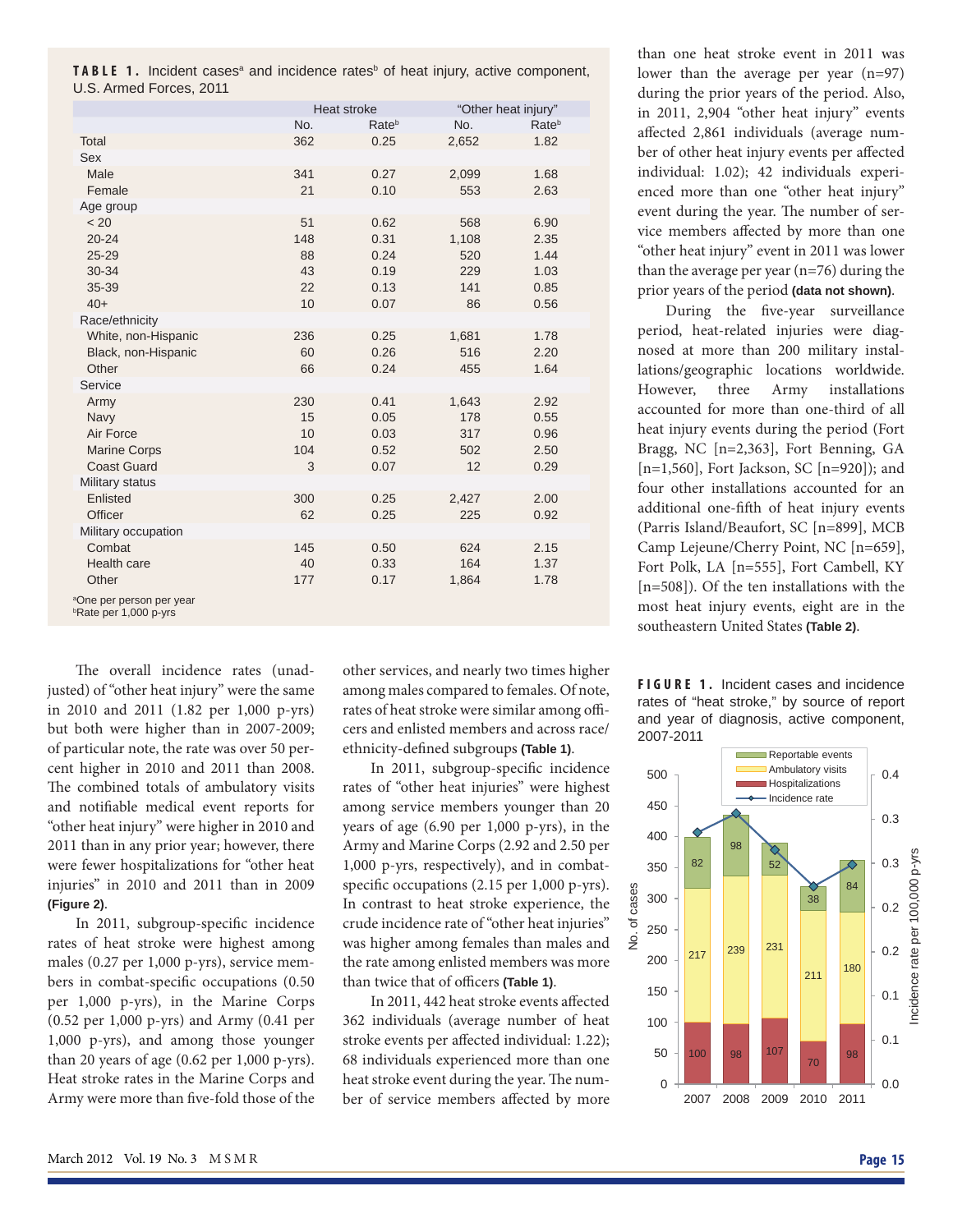**FIGURE 2.** Incident cases and incidence rates of "other heat injury," by source of report and year of diagnosis, active component, 2007-2011



#### **EDITORIAL COMMENT**

From 2008 through 2010, rates of heat stroke among U.S. service members declined, but the rate increased slightly in 2011. Rates of other clinically significant heat-related injuries increased during 2008 through 2010 and stabilized in 2011. In 2011, there were more hospitalizations for heat stroke than 2010 and more reportable events for "other heat injuries" than in recent prior years.

The results of this update should be interpreted with consideration of its limitations. For example, clinical criteria for mandatory reporting of heat-related injuries as "heat stroke" or "other heat injury" cases changed in 2009. Since that time, central nervous system dysfunction had to be present for a heat casualty to qualify as a case of "heat stroke." Prior to the 2009 change, cases of "heat stroke" need not have exhibited nervous system dysfunction and the diagnosis could have been be applied to patients with just laboratory evidence of injury to the liver, muscles, or kidneys. The change likely affected the numbers and natures of heat injury-related notifiable medical event reports in 2009 -2011. In addition, similar heat-related

clinical illnesses are likely managed differently and reported with different diagnostic codes at different locations and in different clinical settings. Such differences undermine the validity of direct comparisons of rates of nominal "heat stroke" and "other heat injury" events across locations and settings. Also, this update is based on records of medical encounters at fixed (e.g., not deployed or at sea) medical facilities. As a result, heat injuries during training exercises and deployments that are treated in field/deployed medical facilities are not ascertained as cases for this report.

In spite of its limitations, this report documents that heat injuries are still a significant threat to the health of U.S. military members and the effectiveness of military operations. Of all military members, the youngest and most inexperienced Marines and soldiers (particularly those training at installations in the southeastern United States) are at highest risk of heat injuries - including heat stroke, exertional hyponatremia, and exertional rhabdomyolysis (see the other articles in this issue of the *MSMR*).

Commanders, small unit leaders, training cadre, and supporting medical personnel, particularly at recruit training

| <b>TABLE 2.</b> Heat injury events <sup>a</sup> by |  |  |  |
|----------------------------------------------------|--|--|--|
| location of diagnosis/report, active               |  |  |  |
| component, U.S. Armed Forces, 2007-<br>2011        |  |  |  |

| Location of diagnosis                               | No.    | $\%$  |  |  |  |  |
|-----------------------------------------------------|--------|-------|--|--|--|--|
| Fort Bragg, NC                                      | 2,363  | 16.2  |  |  |  |  |
| Fort Benning, GA                                    | 1,560  | 13.4  |  |  |  |  |
| Fort Jackson, SC                                    | 920    | 7.9   |  |  |  |  |
| Parris Island/Beaufort, SC                          | 899    | 7.7   |  |  |  |  |
| MCB Camp Lejuene/<br>Cherry Hill, NC                | 659    | 5.7   |  |  |  |  |
| Fort Polk, LA                                       | 555    | 4.8   |  |  |  |  |
| Fort Cambell, KY                                    | 508    | 4.4   |  |  |  |  |
| Camp Pendleton, CA                                  | 336    | 2.9   |  |  |  |  |
| Fort Hood, TX                                       | 330    | 2.8   |  |  |  |  |
| Fort Stewart, GA                                    | 300    | 2.6   |  |  |  |  |
| MCB Quantico, VA                                    | 290    | 2.5   |  |  |  |  |
| Fort Sill, OK                                       | 289    | 2.5   |  |  |  |  |
| NMC San Diego, CA                                   | 231    | 2.0   |  |  |  |  |
| Okinawa, Japan                                      | 229    | 2.0   |  |  |  |  |
| All other locations                                 | 5,108  | 35.0  |  |  |  |  |
| Total                                               | 14,577 | 100.0 |  |  |  |  |
| <sup>a</sup> One heat injury per person per 60 days |        |       |  |  |  |  |

centers and installations with large combat troop populations, must ensure that military members whom they supervise and support are informed regarding risks, preventive countermeasures (e.g., water consumption), early signs and symptoms, and first responder actions related to heat injuries.1-3 Leaders should be aware of the dangers of insufficient hydration on the one hand and excessive water intake on the other; they must have detailed knowledge of, and rigidly enforce countermeasures against, all types of heat injuries.

Policies, guidance, and other information related to heat injury prevention and treatment among U.S. military members are available on-line at: http://chppmwww.apgea.army.mil/heat/#PM and http:// www.marines.mil/news/publications/ Documents/MCO%206200.1E%20W%20 CH%201.pdf .

### **REFERENCES**

1. Goldman RF. ch 1: Introduction to heat-related problems in military operations, in Textbook of Military Medicine: Medical Aspects of Harsh Environments (vol 1). Borden Institute, Office of the Surgeon General, U.S. Army. Washington, DC. 2001:3-49. Accessed 13 Mar 2012 at: http://www.bordeninstitute.army.mil/published\_ volumes/harshEnv1/Ch1-IntroductiontoHeat-RelatedProblemsinMilitaryOpera.pdf

2. Sonna LA. ch 9: Practical medical aspects of military operations in the heat, in Textbook of Military Medicine: Medical Aspects of Harsh Environments (vol 1). Borden Institute, Office of the Surgeon General, U.S. Army. Washington, DC. 2001:293-309. Accessed 13 Mar 2012 at: http://www.bordeninstitute.army.mil/published\_ volumes/harshEnv1/Ch9-PracticalMedicalAspec tsofMilitaryOperationsinthe.pdf

3. Technical Bulletin Medical 507/AFPAM 48- 152(l): Heat Stress Control and Heat Casualty Management. Headquarters, Departments of the Army and Air Force. Washington, DC. 7 March 2003.

4. Carter R 3rd, Cheuvront SN, Williams JO, et al. Epidemiology of hospitalizations and deaths from heat illness in soldiers. *Med Sci Sports Exerc.* 2005 Aug;37(8):1338-1344.

5. Armed Forces Health Surveillance Center. Update: Heat injuries, active component, U.S. Armed Forces, 2010. *MSMR*. 2011 Mar;16(3):6-8. 6. Armed Forces Health Surveillance Center. Tri-Service Reportable Events Guidelines and Case Definitions, June 2009. Accessed 13 Mar 2012 at: www.afhsc.mil/viewDocument?file=TriServic eCaseDefDocs/June09TriServGuide.pdf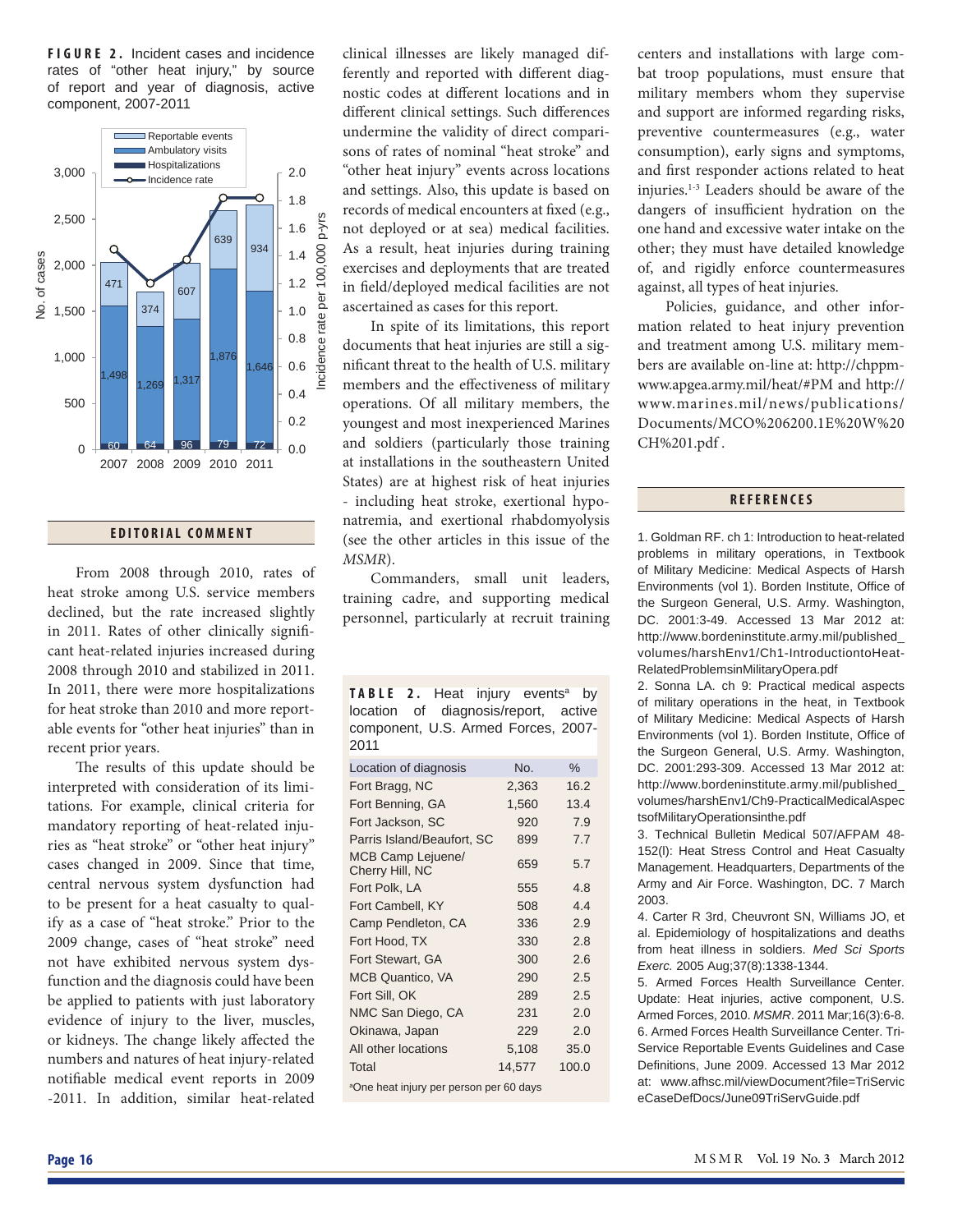## **Update: Exertional Rhabdomyolysis, Active Component, U.S. Armed Forces, 2011**

In 2011, there were 435 incident episodes of rhabdomyolysis likely due to physical exertion and/or heat stress ("exertional rhabdomyolysis") among U.S. service members. The annual rates of exertional rhabdomyolysis nearly doubled from 2007 to 2011. The highest incidence rates occurred in males, black, non-Hispanics, service members younger than 20 years of age and in the Marine Corps and Army. Most cases were diagnosed at installations that support basic combat/recruit training centers or major Army and Marine Corps combat units. Medical care providers should consider exertional rhabdomyolysis in the differential diagnosis when service members - particularly recruits – present with muscular pain, swelling, limited range of motion, or the excretion of dark urine possibly due to myoglobinuria after strenuous physical activity, particularly in hot, humid weather.

**R** habdomyolysis is the breakdown<br>of striated muscle cells with release<br>into the bloodstream of their<br>potentially toxic contents In US miliof striated muscle cells with release into the bloodstream of their potentially toxic contents. In U.S. military members, rhabdomyolysis is a significant threat during physical exertion, particularly under heat stress. Each year, the *MSMR* summarizes numbers, rates, trends, risk factors and locations of occurrences of exertional heat injuries, including exertional rhabdomyolysis. This update covers calendar year 2011. Information regarding the definition, causes and prevention of exertional rhabdomyolysis can be found in previous issues of the *MSMR*. 1

## **METHODS**

The surveillance period was 1 January 2007 to 31 December 2011. The surveillance population included all individuals who served in an active component of the U.S. Armed Forces any time during the surveillance period. The Defense Medical Surveillance System was searched for records of health care encounters (inpatient or outpatient) associated with diagnoses related to the occurrence of exertional rhabdomyolysis. For surveillance purposes, a case of "exertional rhabdomyolysis" was defined as a hospitalization or ambulatory visit with a discharge diagnosis in any position of: "rhabdomyolysis" (ICD-9-CM: 728.88) and/or "myoglobinuria" (ICD-9-CM: 791.3); plus a diagnosis in any position of "volume depletion (dehydration)" (ICD-9-CM: 276.5) and/or "effects of heat" (ICD-9-CM: 992.0-992.9) and/or "effects of thirst (deprivation of water)," "exhaustion due to exposure," and "exhaustion due to excessive exertion (overexertion)" (ICD-9-CM: 994.3-994.5). Each individual could be included as a case only once per calendar year.

To exclude cases of rhabdomyolysis that were secondary to traumatic injuries, intoxications, or adverse drug reactions, medical encounters with diagnoses in any position of "injury, poisoning, toxic effects" (ICD-9-CM: 800-999, except "sprains and strains of joints and adjacent muscles" ICD-9-CM: 992.0-992.9, 994.3-994.5, and 840-848) were excluded from consideration as "exertional rhabdomyolysis" case defining encounters.

### **RESULTS**

In 2011, there were 435 incident episodes of rhabdomyolysis likely due to physical exertion and/or heat stress ("exertional rhabdomyolysis") (Table 1). The crude

incidence rate was 29.9 per 100,000 personyears (p-yrs).

In 2011, relative to their respective counterparts, the highest incidence rates of exertional rhabdomyolysis affected service members who were male (33.3 per 100,000 p-yrs), younger than 20 years of age (60.4 per 100,000 p-yrs), black, non-Hispanic (42.6 per 100,000 p-yrs), and in the Marine Corps (71.6 per 100,000 p-yrs) or Army  $(33.7 \text{ per } 100,000 \text{ p-}vrs)$ . The lowest incidence rates affected service members in the Coast Guard (7.2 per 100,000 p-yrs) and those older than 40 years (8.7 per 100,000 p-yrs) **(Table 1)**.

There were more incident diagnoses of exertional rhabdomyolysis in 2011 than in any previous year of the period **(Figure 1)**. The annual rates of exertional rhabdomyolysis increased during the five-year period, nearly doubling from 2007 to 2011 (16.5 and 29.9 per 100,000 p-yrs, respectively). From 2008 to 2010, the annual number of

**FIGURE 1.** Incident diagnoses of exertional rhabdomyolysis by type of medical encounter, active component, U.S. Armed Forces, 2007-2011

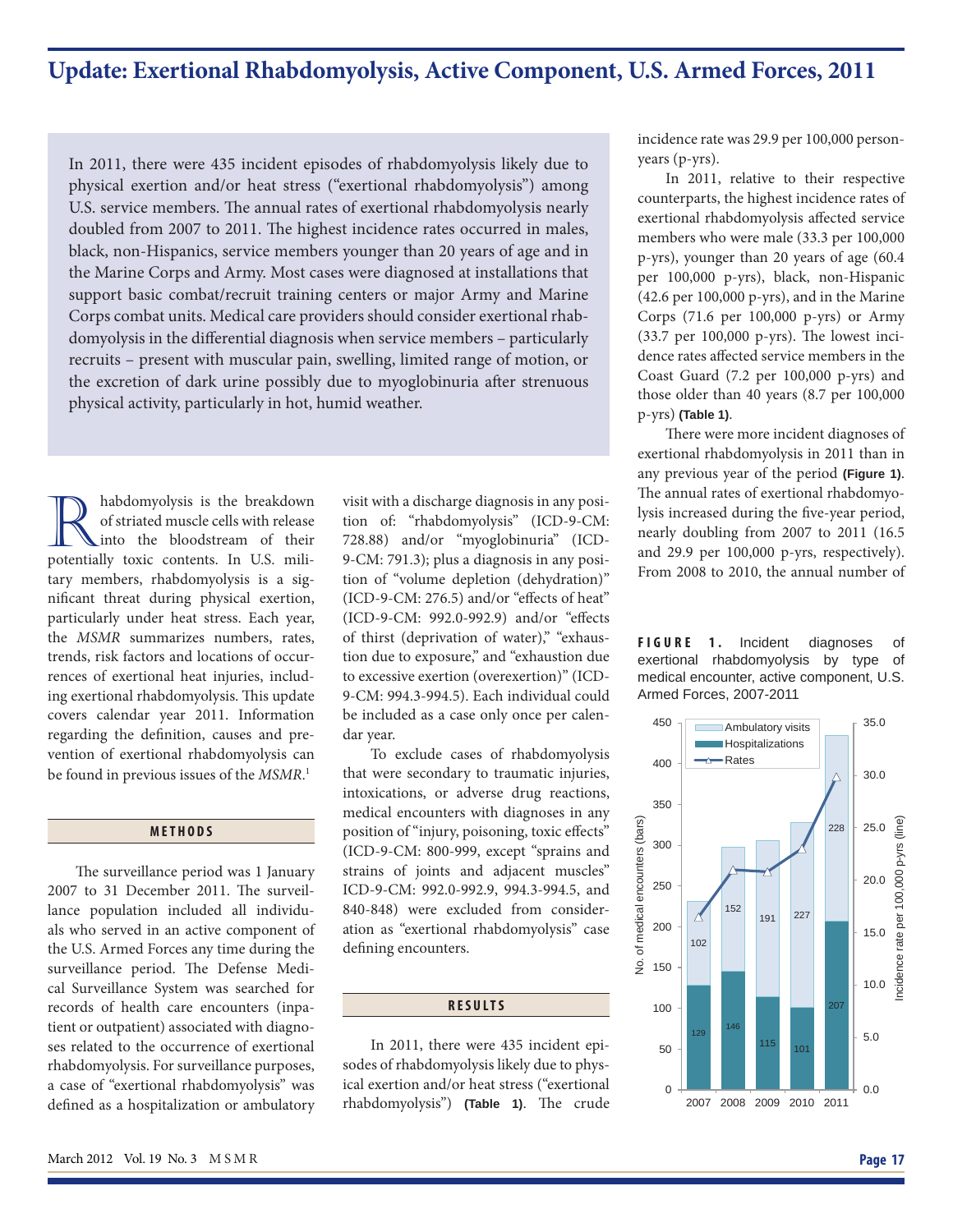**TABLE 1.** Incident cases and incidence rates<sup>a</sup> of exertional rhabdomyolysis, active component, U.S. Armed Forces, 2011

|                                     |                | Hospitalized      |                | Ambulatory        | Total |                   |
|-------------------------------------|----------------|-------------------|----------------|-------------------|-------|-------------------|
|                                     | No.            | Rate <sup>a</sup> | No.            | Rate <sup>a</sup> | No.   | Rate <sup>a</sup> |
| Total                               | 207            | 14.5              | 228            | 15.7              | 435   | 29.9              |
| Sex                                 |                |                   |                |                   |       |                   |
| Male                                | 200            | 16.4              | 215            | 17.3              | 415   | 33.3              |
| Female                              | 6              | 2.9               | 13             | 6.2               | 19    | 9.0               |
| Age                                 |                |                   |                |                   |       |                   |
| $20$                                | 25             | 24.2              | 39             | 36.8              | 64    | 60.4              |
| $20 - 24$                           | 77             | 16.1              | 98             | 20.3              | 175   | 36.2              |
| $25 - 29$                           | 55             | 16.3              | 45             | 12.8              | 100   | 28.5              |
| 30-34                               | 29             | 14.0              | 23             | 10.6              | 52    | 24.0              |
| 35-39                               | 14             | 8.6               | 18             | 11.1              | 32    | 19.7              |
| $40+$                               | $\overline{7}$ | 5.1               | 5              | 3.6               | 12    | 8.7               |
| Service                             |                |                   |                |                   |       |                   |
| Army                                | 93             | 17.1              | 97             | 17.2              | 190   | 33.7              |
| Navy                                | 18             | 5.7               | 22             | 6.8               | 40    | 12.5              |
| Air Force                           | 31             | 9.5               | 27             | 8.2               | 58    | 17.6              |
| <b>Marine Corps</b>                 | 64             | 32.4              | 80             | 39.8              | 144   | 71.6              |
| <b>Coast Guard</b>                  | $\mathbf{1}$   | 2.4               | $\overline{2}$ | 4.8               | 3     | 7.2               |
| Race/ethnicity                      |                |                   |                |                   |       |                   |
| White, non-Hispanic                 | 124            | 12.5              | 140            | 14.8              | 264   | 27.9              |
| Black, non-Hispanic                 | 45             | 19.1              | 55             | 23.4              | 100   | 42.6              |
| Other                               | 38             | 19.2              | 33             | 11.9              | 71    | 25.6              |
| Rank                                | 175            |                   |                | 16.4              | 374   |                   |
| Enlisted<br>Officer                 | 32             | 14.8<br>13.2      | 199<br>28      | 11.4              | 60    | 30.9<br>24.4      |
| Military occupation                 |                |                   |                |                   |       |                   |
| Combat                              | 61             | 21.5              | 48             | 16.5              | 109   | 37.5              |
| Health care                         | 17             | 14.3              | 18             | 15.0              | 35    | 29.2              |
| Other                               | 129            | 12.6              | 162            | 15.5              | 291   | 27.8              |
|                                     |                |                   |                |                   |       |                   |
| <sup>a</sup> Rate per 100,000 p-yrs |                |                   |                |                   |       |                   |

hospitalized cases declined slightly while the number of cases diagnosed in outpatient settings increased; however, in 2011, the numbers of hospitalizations and outpatient visits were higher than in any of the previous four years **(Figure 1)**.

In 2011, 76 percent of all service members hospitalized for exertional rhabdomyolysis were in the Army (n=93) and Marine Corps (n=64) **(Table 1)**. Hospitalization rates increased in each service from 2010 to 2011 and remained highest in the Marine Corps **(Figure 2)**. Among Marines, the rate of hospitalized cases declined in 2009 and 2010 to rates similar to the Army, but nearly tripled from 2010 to 2011. As in the past, in 2011 most cases occurred during the months of June to August (51% of the total) and May to September (72%) **(data not shown)**.

During the five-year surveillance period, the medical treatment facilities at

five installations accounted for at least 49 cases each and more than 40 percent of all cases. Of these installations, two provide support to recruit/basic combat training centers (Marine Corps Recruit Depot [MCRD] Parris Island/Beaufort, SC; and Fort Jackson, SC;) and three support large combat troop populations (Fort Bragg, NC; Camp Pendleton, CA; and Camp Lejeune/ Cherry Pt, NC) (Table 2). The most cases overall (accounting for 29% of all cases) were reported from Fort Bragg, NC (n=254) and MCRD Parris Island/Beaufort, SC (n=202) **(Table 2)**.

#### **EDITORIAL COMMENT**

This report documents a continuing increase in incident diagnoses of presumably exertional rhabdomyolysis among active component members of the U.S.

military. Most cases were diagnosed at installations that support basic combat/ recruit training centers or major Army and Marine Corps combat units. The risks of heat injuries, including exertional rhabdomyolysis, are increased among individuals who suddenly increase overall levels of physical activity, recruits who are not physically fit when they begin training, and recruits from relatively cool and dry climates who may not be acclimated to the high heat and humidity at training camps in the summer.2,3 Soldiers and Marines in combat units often conduct rigorous unit physical training, personal fitness training, and field training exercises regardless of weather conditions. It is not surprising, therefore, that recruit camps and installations with large combat units account for most exertional rhabdomyolysis cases.

The findings of this report should be interpreted with consideration of its limitations. A diagnosis of "rhabdomyolysis" alone does not indicate the cause. Ascertainment of probable cases of exertional rhabdomyolysis was attempted by using

**FIGURE 2.** Incidence rates of hospitalization for exertional rhabdomyolysis, by service active component, U.S. Armed Forces, 2007-2011



a Coast Guard not shown due to small annual case counts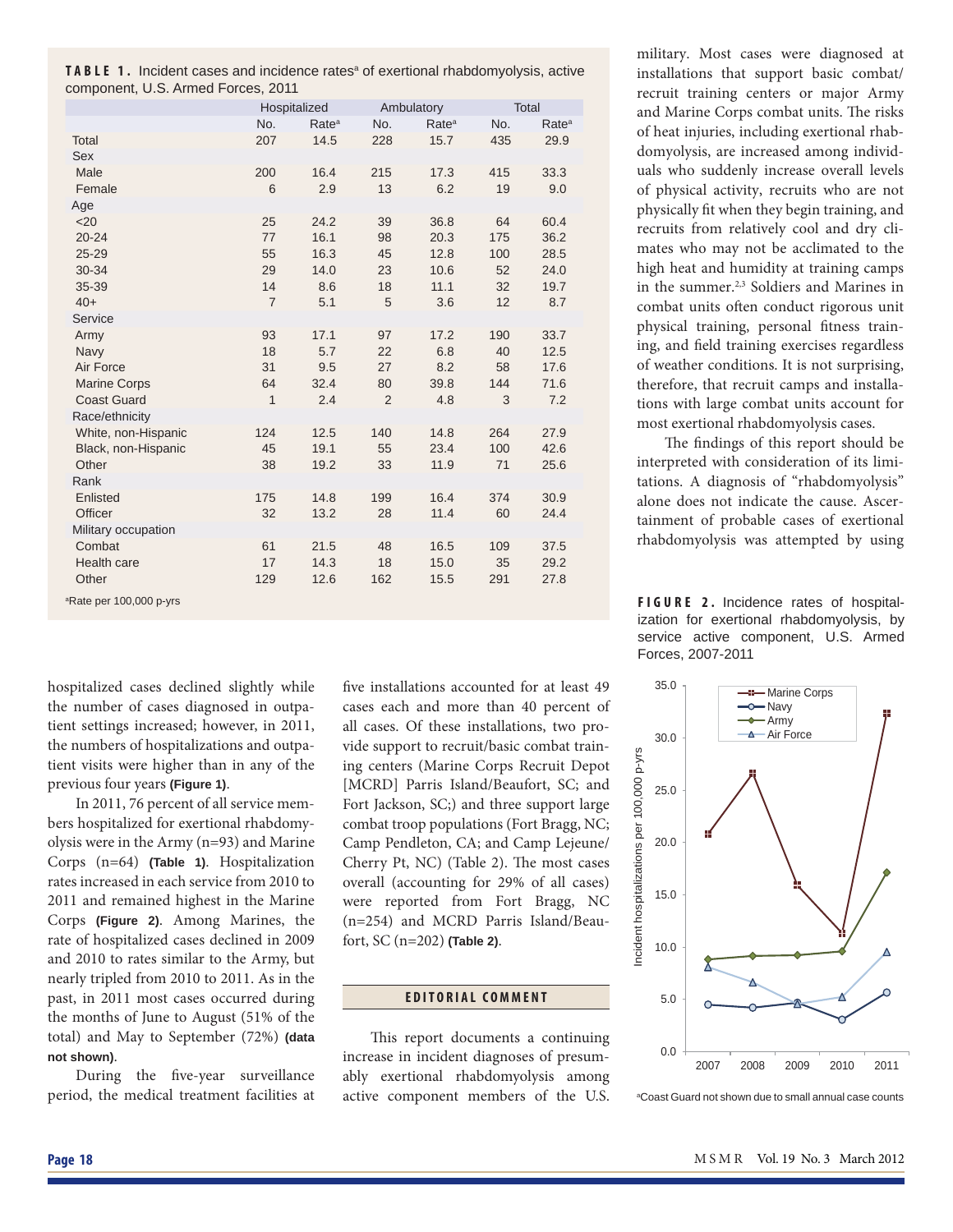**TABLE 2.** Incident cases of exertional rhabdomyolysis (among installations with at least 25 cases during the period), active component, U.S. Armed Forces, 2007-2011

|                             | No.   | $\%$  |
|-----------------------------|-------|-------|
| Location of diagnosis       |       |       |
| Fort Bragg, NC              | 254   | 15.9  |
| MCRD Parris Is/Beaufort, SC | 202   | 12.6  |
| Camp Pendleton, CA          | 77    | 4.8   |
| Fort Jackson, SC            | 58    | 3.6   |
| Camp Lejeune/Cherry Pt, NC  | 49    | 3.1   |
| Fort Benning, GA            | 45    | 2.8   |
| San Diego, CA               | 38    | 2.4   |
| Lackland AFB, TX            | 38    | 2.4   |
| Fort Hood. TX               | 32    | 2.0   |
| Portsmouth, VA              | 29    | 1.8   |
| Washington, DC              | 28    | 1.8   |
| Fort Stewart, GA            | 28    | 1.8   |
| Fort Campbell, KY           | 28    | 1.8   |
| Other locations             | 692   | 43.3  |
| Total                       | 1.598 | 100.0 |

a combination of ICD-9 diagnostic codes related to rhabdomyolysis with additional codes indicative of the effects of exertion, heat, or dehydration. Further, other ICD-9 codes were used to exclude cases of rhabdomyolysis that were secondary to trauma, intoxication, or adverse drug reactions.

The higher rate in black, non-Hispanic service members compared to other racial/ ethnic subgroup members may reflect, at least in part, increased risk of exertional

rhabdomyolysis among individuals with sickle cell trait.<sup>4-6</sup> Supervisors at all levels should assure that guidelines to prevent heat injuries are enforced for all service members. They should be vigilant for early signs of exertional heat injuries including rhabdomyolysis among all (particularly, black, non-Hispanic) service members.

The measures that are effective at preventing exertional heat injuries in general are indicated for preventing exertional rhabdomyolysis. In the military training setting, the intensity and duration of exercise and adherence to prescribed work-rest cycles during strenuous physical activities should be adapted not only to ambient weather conditions but also to the fitness levels of participants in strenuous activities. The physical activities of overweight and/or previously sedentary new recruits should increase gradually and be closely monitored. Water intake should comply with current guidelines and be closely supervised. Strenuous activities during relatively cool mornings following days of high heat stress should be particularly closely monitored; in the past, such situations have been associated with increased risk of exertional heat injuries (including rhabdomyolysis).7 Commanders and supervisors at all levels should be aware of and alert for early signs of exertional heat injuries and should aggressively intervene when dangerous conditions, activities, or suspicious illnesses are detected.

Finally, medical care providers should consider exertional rhabdomyolysis in the differential diagnosis when service members – particularly recruits – present with muscular pain, swelling, limited range of motion, or the excretion of dark urine possibly due to myoglobinuria after strenuous physical activity, particularly in hot, humid weather.

## **REFERENCES**

1. Armed Forces Health Surveillance Center. Update: Exertional rhabdomyolysis among active component members. *MSMR*. 2009 Mar; 16(3):10-13.

2. Bedno SA, Li Y, Cowan DN, et al. Exertional heat illness among overweight U.S. Army recruits in basic training. *Aviat Space Environ Med*. 2010 Feb;81(2):107-111.

3. Carter III R, Cheuvront SN, Williams JO, et al. Epidemiology of hospitalizations and deaths from heat illness in soldiers. *Med Sci Sports Exerc*. 2005 Aug;37(8):1338-1344.

4. Makaryus JN, Catanzaro JN, Katona KC. Exertional rhabdomyolysis and renal failure in patients with sickle cell trait: is it time to change our approach? *Hematology*. 2007;12(4):349-352. 5. Ferster K, Eichner ER. Exertional sickling deaths in Army recruits with sickle cell trait. *Mil Med*. 2012 Jan;177(1):56-59.

6. Gardner JW, Kark JA. Fatal rhabdomyolysis presenting as mild heat illness in military training. *Mil Med*. 1994 Feb;159(2):160-163.

7. Kark JA, Burr PQ, Wenger CB, et al. Exertional heat illness in Marine Corps recruit training. *Aviat Space Environ Med*.1996 Apr;67(4):354-360.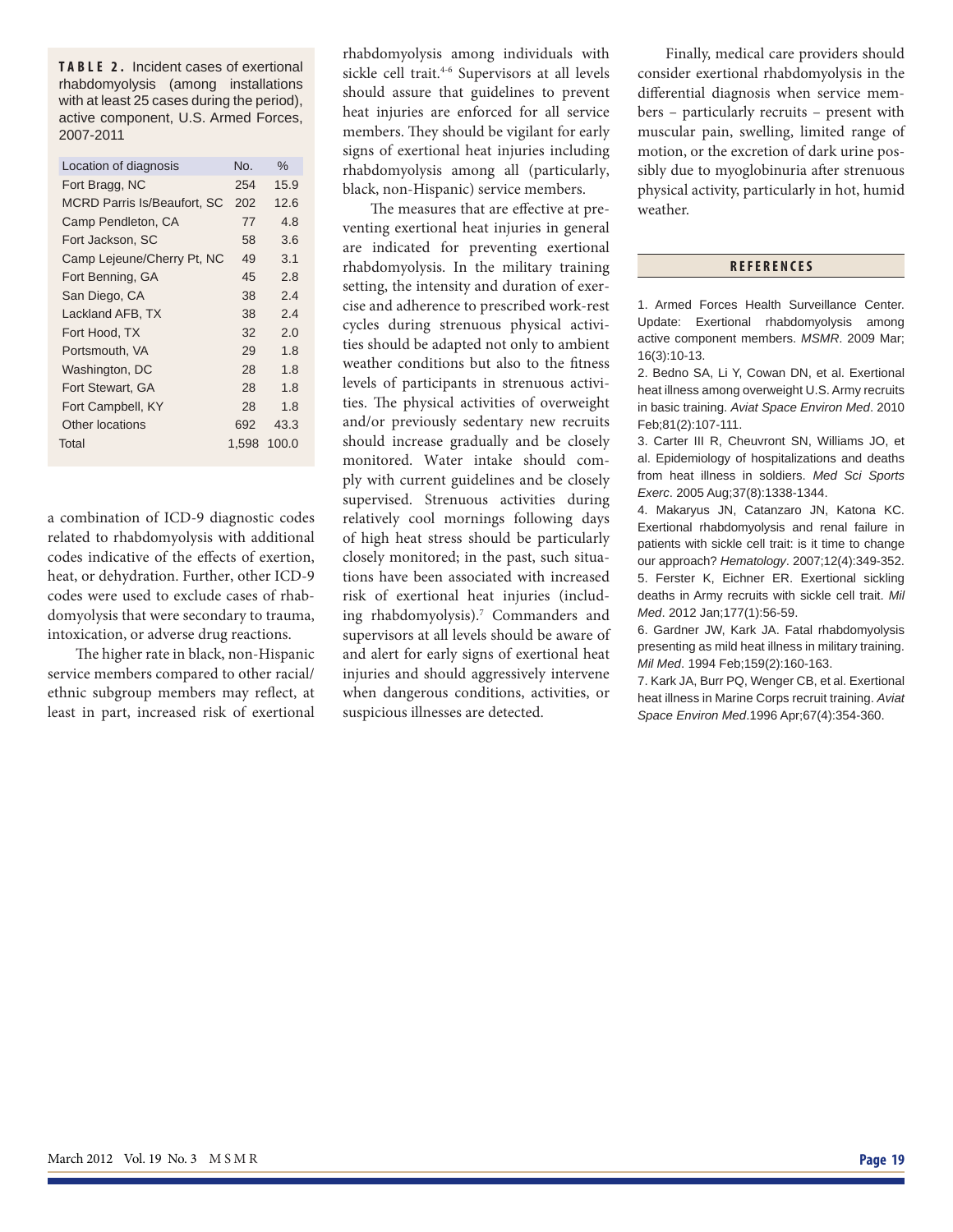## **Update: Exertional Hyponatremia, Active Component, U.S. Armed Forces, 1999-2011**

From 1999 through 2011, there were 1,329 incident diagnoses of exertional hyponatremia among active component members. In 2011, there were more incident cases (n=183) than in any other year of the period and more than three-times as many cases as in 1999 (n=57). Crude incidence rates of exertional hyponatremia were highest among females, Marines, and those in the youngest and oldest age groups. The increased incidence in the U.S. military overall reflects sharply increasing rates in the Marine Corps and slight increases in the other services, particularly since 2005. Service members (particularly trainees and women) and their supervisors must be vigilant for early signs of heat-related illnesses and must be knowledgeable of the dangers of excessive water consumption and the prescribed limits for water intake during prolonged physical activity  $-$  e.g., field training exercises, personal fitness training, recreational activities - in hot, humid weather.

**hermia**, which is defined as<br>a low concentration of sodium<br>concentration  $\leq 135 \text{ mEq/L}$ , can have seria low concentration of sodium in the blood (i.e., serum sodium concentration <135 mEq/L), can have serious and sometimes fatal clinical effects.<sup>1,2</sup> In otherwise healthy, physically active young adults (e.g., long distance runners, military recruits), hyponatremia is often associated with excessive water consumption, excessive sodium losses in sweat, and inadequate sodium intake during prolonged physical exertion ("exertional hyponatremia"), particularly during heat stress.<sup>1-4</sup>

Acute hyponatremia creates an osmotic imbalance between fluids outside and inside of cells. The osmotic gradient causes water to flow from outside to inside the cells of various organs, including the lungs ("pulmonary edema") and brain ("cerebral edema"). Swelling of the brain increases intracranial pressure which can decrease cerebral blood flow and disrupt brain function (e.g., hypotonic encephalopathy, seizures, coma). Without rapid and definitive treatment to relieve increasing intracranial pressure, the brain stem can herniate through the base of the skull, and life sustaining functions that are controlled by the cardio-respiratory centers of the brain stem can be compromised.<sup>1-3</sup>

In the summer of 1997, Army training centers reported five hospitalizations of soldiers for hyponatremia secondary to

excessive water consumption during military training in hot weather – one case was fatal and several others required intensive medical care.<sup>5</sup> In April 1998, the U.S. Army Research Institute of Environmental Medicine (USARIEM), Natick, Massachusetts, revised the guidelines for fluid replacement during military training in heat. The new guidelines were designed to protect service members not only from heat injury but also from hyponatremia due to excessive water consumption. The guidelines limited fluid intake regardless of heat category or work level to no more than 1½ quarts hourly and 12 quarts daily.<sup>6</sup> There were fewer hospitalizations of soldiers for hyponatremia due to excessive water consumption during the year after compared to before implementation of the new guidelines.<sup>7</sup>

This report uses a surveillance case definition for "exertional hyponatremia" to estimate frequencies, rates, trends, geographic locations, and demographic and military characteristics of exertional hyponatremia cases among U.S. military members from 1999 through 2011.

#### **METHODS**

The surveillance period was 1 January 1999 to 31 December 2011. The surveillance population included all individuals who served in an active component of the U.S. Armed Forces any time during the surveillance period.

For surveillance purposes, a case of exertional hyponatremia was defined as a hospitalization or ambulatory visit with a primary (first-listed) diagnosis of "hyposmolality and/or hyponatremia" (ICD-9-CM: 276.1) and no other illness or injury-specific diagnoses (ICD-9-CM: 001-999) in any diagnostic position; or both a diagnosis of "hyposmolality and/or hyponatremia" (ICD-9-CM: 276.1) and at least one of the following within the first three diagnostic positions (dx1-dx3): "fluid overload" (ICD-9-CM: 276.6), "alteration of consciousness" (ICD-9-CM: 780.0x), "convulsions" (ICD-9-CM: 780.39), "altered mental status" (ICD-9-CM: 780.97), "effects of heat/light" (ICD-9-CM: 992.0-992.9), or "rhabdomyolysis" (ICD-9-CM: 728.88).

Medical encounters were not considered case defining events if they included complicating diagnoses such as alcohol/ illicit drug abuse; psychosis, depression, or other major mental disorders; endocrine (e.g., pituitary, adrenal) disorders; kidney diseases; intestinal infectious diseases; cancers; major traumatic injuries; or complications of medical care in any diagnostic position. Each individual could be included as a case only once per calendar year.

#### **RESULTS**

From 1999 through 2011, there were 1,329 incident diagnoses of exertional hyponatremia among active component members **(Table 1)**. In 2011, there were 183 incident diagnoses of exertional hyponatremia (incidence rate: 12.6 per 100,000 person-years [p-yrs]) among active component members **(Table 1)**.

During the 13-year period, the average number of incident cases per year was 102. In 2011, there were more incident cases than in any other year of the period and more than three-times as many cases as in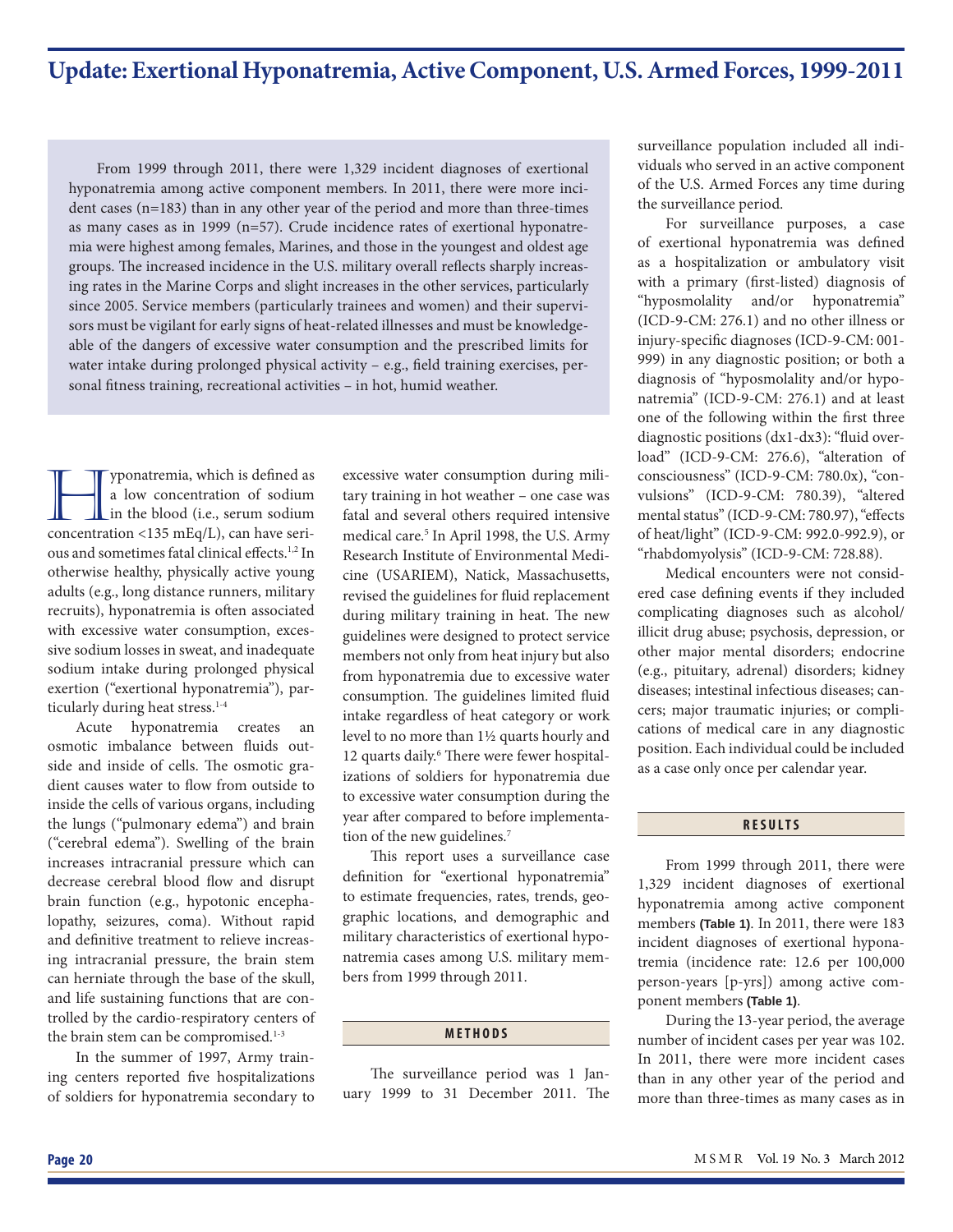TABLE 1. Incident cases and incidence rates<sup>a</sup> of exertional hyponatremia, active component, U.S. Armed Forces, 1999-2011

|                                     | 2011              |       | Total 1999-2011   |
|-------------------------------------|-------------------|-------|-------------------|
| No.                                 | Rate <sup>a</sup> | No.   | Rate <sup>a</sup> |
| 183<br>Total                        | 12.6              | 1,329 | 7.2               |
| Service                             |                   |       |                   |
| 72<br>Army                          | 12.8              | 482   | 7.3               |
| 26<br>Navy                          | 8.1               | 182   | 4.0               |
| Air Force<br>40                     | 12.2              | 301   | 6.8               |
| <b>Marine Corps</b><br>42           | 20.9              | 343   | 14.4              |
| <b>Coast Guard</b>                  | 3<br>7.2          | 21    | 4.2               |
| <b>Sex</b>                          |                   |       |                   |
| Male<br>146                         | 11.7              | 1,063 | 6.7               |
| Female<br>37                        | 17.6              | 266   | 10.0              |
| Race/ethnicity                      |                   |       |                   |
| White, non-Hispanic<br>129          | 13.7              | 925   | 7.4               |
| Black, non-Hispanic<br>22           | 9.4               | 172   | 5.2               |
| Other<br>32                         | 11.5              | 232   | 8.9               |
| Age                                 |                   |       |                   |
| $20$<br>20                          | 24.3              | 186   | 13.6              |
| $20 - 24$<br>45                     | 9.5               | 387   | 6.4               |
| 25-29<br>36                         | 10.0              | 225   | 5.6               |
| 17<br>30-34                         | 7.6               | 129   | 4.8               |
| 35-39<br>11                         | 6.7               | 140   | 5.9               |
| $40+$<br>54                         | 35.4              | 262   | 13.6              |
| Military occupation                 |                   |       |                   |
| Combat<br>22                        | 7.6               | 280   | 7.3               |
| Health care<br>18                   | 15.0              | 132   | 8.8               |
| Other<br>143                        | 13.7              | 917   | 7.0               |
| <sup>a</sup> Rate per 100,000 p-yrs |                   |       |                   |

the year with the fewest cases (1999, n=57). Of note, there were only slightly more cases in 2011 than 2010, and the rates during those years were nearly identical **(Table 1, Figure 1)**.

In 2011 among the Services, the most cases were in the Army (n=72), but the highest overall incidence rate was in the Marine Corps (20.9 per 100,000 p-yrs) **(Table 1)**. In the Marine Corps, the annual crude rate increased 3-fold during the surveillance period overall and by more than 2-fold between 2003 and 2010 **(Figure 2)**. During the 13-year surveillance period overall, the crude incidence rate was highest in the Marine Corps (14.4 per 100,000 p-yrs), intermediate in the Army and Air Force (7.3 and 6.8 per 100,000 p-yrs, respectively), and lowest in the Coast Guard and Navy (4.2 and 4.0 per 100,000 p-yrs, respectively) **(Table 1, Figure 2)**.

In 2011, 80 percent of exertional hyponatremia cases  $(n=146)$  affected males; however, the annual rate in 2011 among females (17.6 per 100,000 p-yrs) was the highest annual rate among males or females during the entire surveillance period. During ten years of the surveillance period, the annual rate was higher among females than males; also, during the surveillance period overall, the rate was approximately 50 percent higher among females than males **(Table 1)**.

In 2011, the annual incidence rate was higher among white, non-Hispanic than black, non-Hispanic or "other" racial/ethnic subgroup members; however, during the surveillance period overall, the rate was higher among service members with "other" racial-ethnic identities (e.g., Hispanic, Asian, Pacific Islander, Native American) compared to their white non-Hispanic and black non-Hispanic counterparts **(Table 1)**. In 2011 and during the surveillance period overall, the highest age group-specific incidence rates affected the oldest (>39 years) and youngest (<20 years) service members. During the surveillance period, there were not consistent relationships between exertional hyponatremia rates and military occupational group **(Table 1)**.

During the 13-year surveillance period, exertional hyponatremia cases were diagnosed at U.S. military medical facilities at more than 200 locations; however, six locations were affected by 30 or more cases each and accounted for one-third of all cases (Table 2). The location with the most cases overall was the Marine Corps Recruit

**FIGURE 1.** Incident diagnoses of exertional hyponatremia, active component, U.S. Armed Forces, 1999-2011

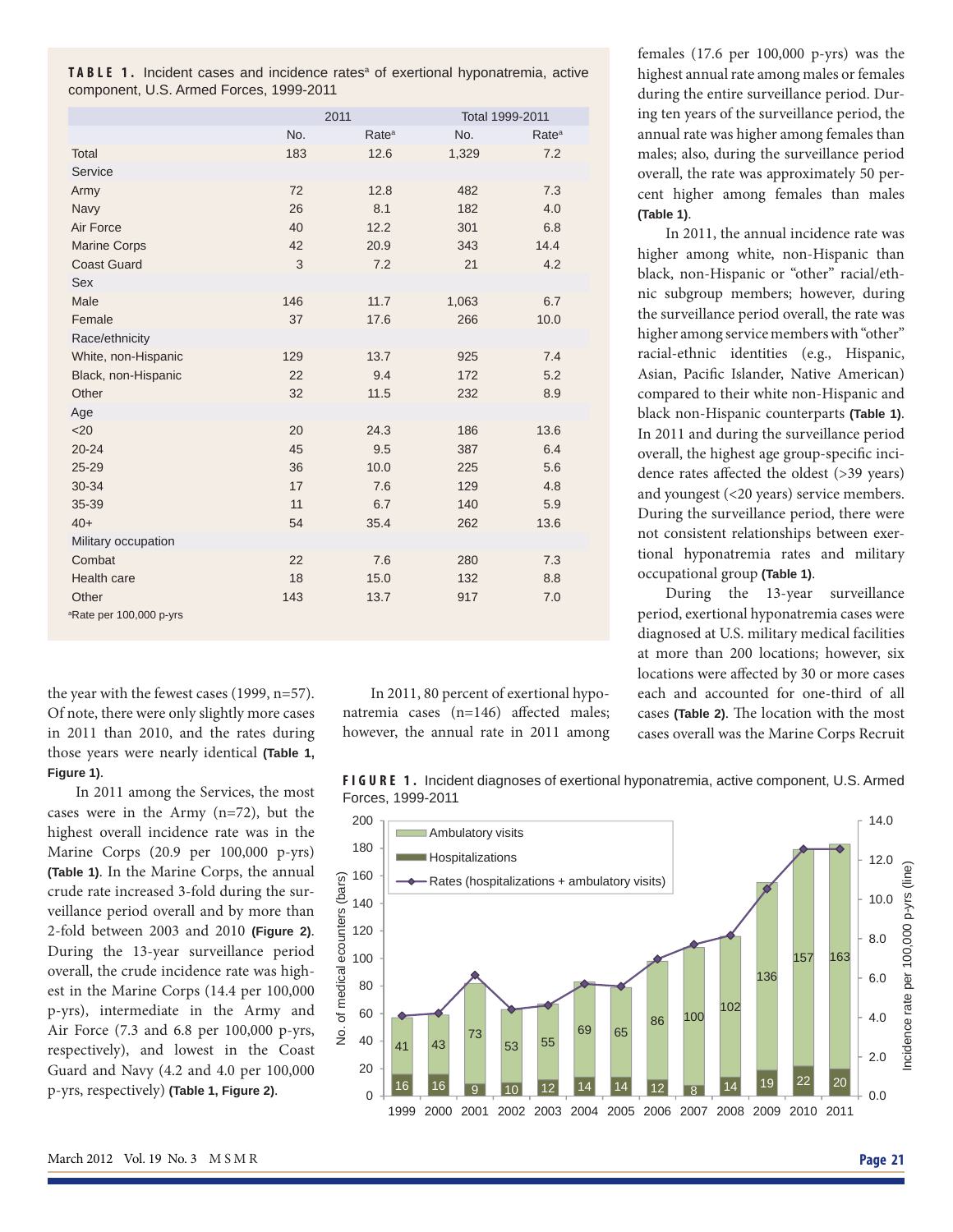**FIGURE 2.** Incidence rates of exertional hyponatremia by service, active component, U.S. Armed Forces, 1999-2011



Depot (MCRD) Parris Island/Beaufort, SC (n=167); at MCRD Parris Island/Beaufort, there were 28 percent fewer cases in 2011 (n=23, 12.5% of the total) than 2009 (n=32, the peak of annual cases at any location overall) **(data not shown)**.

## **EDITORIAL COMMENT**

This report documents increases, in general, in the numbers and rates of exertional hyponatremia diagnoses among active component U.S. military members over the past 13 years. The increased incidence in the U.S. military overall reflects sharply increasing rates in the Marine Corps and slight increases in the other services, particularly since 2005.

The results of this report should be interpreted with consideration of several limitations. For example, there is not a diagnostic code specific for "exertional hyponatremia." Thus, for surveillance purposes, cases of presumed exertional hyponatremia were ascertained from records of medical encounters that included diagnoses of "hyposmolality and/or hyponatremia," but not other conditions that increase risk of hyponatremia in the absence of physical exertion or heat stress (e.g., metabolic, renal, psychiatric, iatrogenic). As such, the results of this analysis should be considered estimates of the actual incidence of symptomatic exertional hyponatremia from excessive water consumption among U.S. military members. The accuracy of estimated numbers, rates, trends, and correlates of risk depends on the

**TABLE 2.** Incident cases of exertional hyponatremia by installation, active component, U.S. Armed Forces, 1999- 2011

| Location of diagnosis              | No. | %           |
|------------------------------------|-----|-------------|
| <b>MCRD Parris Is/Beaufort, SC</b> | 167 | 14.6        |
| Fort Benning, GA                   | 79  | 6.9         |
| MCB Camp Lejeune/<br>Cherry Pt, NC | 43  | 3.8         |
| Fort Bragg, NC                     | 35  | 3.1         |
| MCB Camp Pendleton, CA             | 33  | 2.9         |
| Fort Eustis, VA                    | 32  | 2.8         |
| NMC San Diego, CA                  | 29  | 2.5         |
| NMC Portsmouth, VA                 | 28  | 2.4         |
| Walter Reed AMC, DC                | 28  | 2.4         |
| Fort Jackson, SC                   | 27  | 2.4         |
| <b>MCB Quantico, VA</b>            | 25  | 2.2         |
| Lackland AFB, TX                   | 24  | 2.1         |
| NNMC Bethesda, MD                  | 23  | 2.0         |
| Fort Leonard Wood, MO              | 20  | 1.7         |
| Fort Sam Houston, TX               | 20  | 1.7         |
| Fort Shafter, HI                   | 14  | 1.2         |
| All other locations                | 519 | 45.3        |
| Total                              |     | 1.146 100.0 |

completeness and accuracy of diagnoses that are reported on standardized records of relevant medical encounters. As a result, an increase in reporting of diagnoses indicative of exertional hyponatremia may reflect at least in part increasing awareness of, concern regarding, and aggressive management of incipient cases among military supervisors and primary health care providers.

In the past, concerns regarding hyponatremia from excessive water consumption were focused at training – particularly recruit training – installations. In this analysis, rates were relatively high among the youngest – hence, the most junior – service members, and the most cases were diagnosed at medical facilities that support large recruit training centers and large Army and Marine Corps combat units (e.g., MCRD Parris Island Beaufort, SC; Fort Benning, GA; Camp Lejeune/Cherry Point, NC; Fort Bragg, NC). In many circumstances (e.g., recruit training, Ranger School), military trainees rigorously adhere to standardized training schedules – regardless of weather conditions. In hot, humid weather, commanders, supervisors, instructors, and medical support staff must be aware of and enforce guidelines for work-rest cycles and water consumption.

In regard to hyponatremia, service members and their supervisors must be knowledgeable of the dangers of excessive water consumption and the prescribed limits for water intake during prolonged physical activity - e.g., field training exercises, personal fitness training, recreational activities – in hot, humid weather **(Figure 3)**. Additional information can be found at: http://www.usariem.army.mil/pages/down load/tbmed507.pdf

Women, who have higher rates of exertional hyponatremia in this report, may be at greater risk because of lower fluid requirements and longer periods of exposure to risk during some training exercises (e.g., land navigation courses, load-bearing marches).4 Service members (particularly trainees and women) and their supervisors must be vigilant for early signs of heatrelated illnesses – and immediately and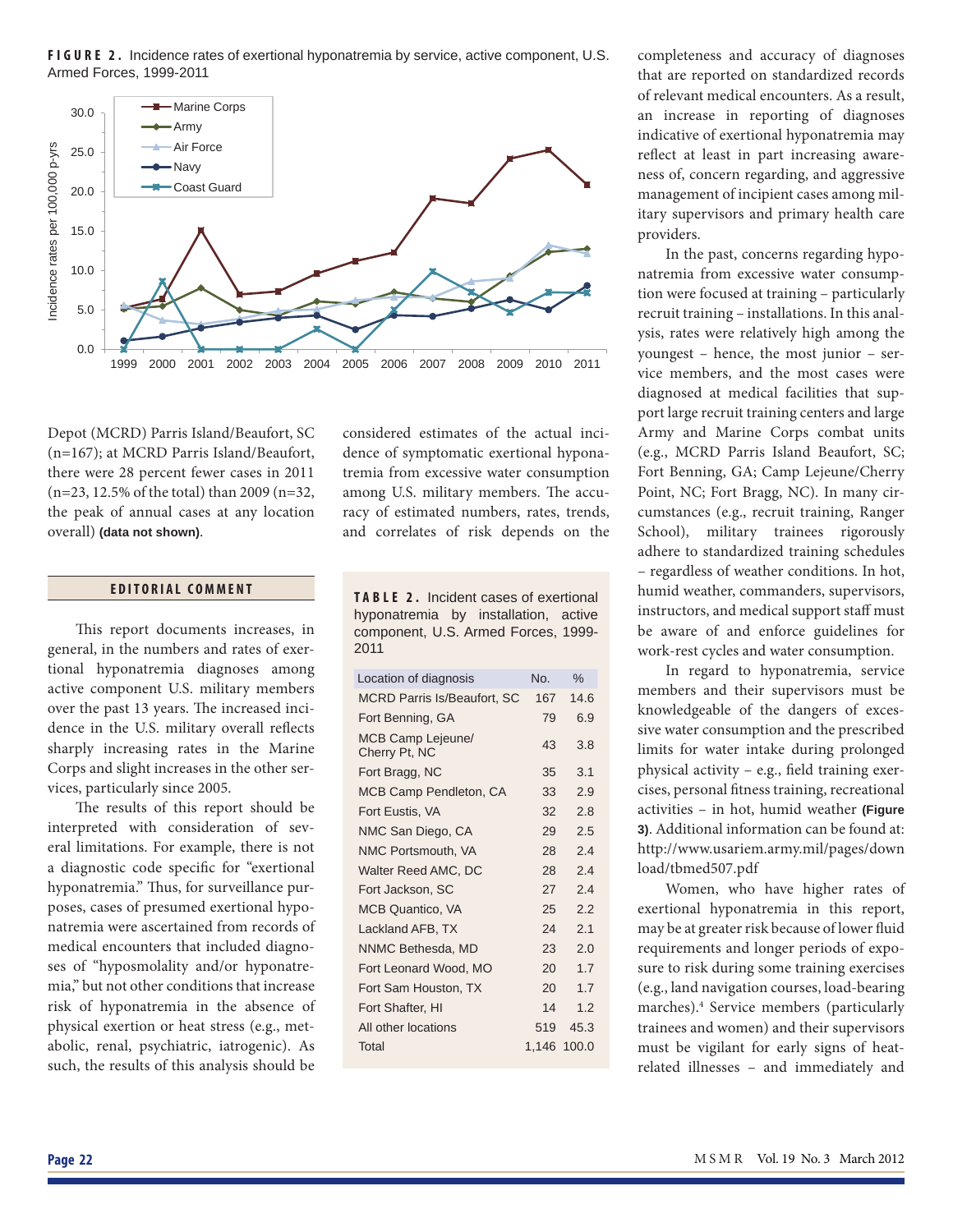### **FIGURE 3.** Fluid replacement guidelines for warm weather training (applies to average acclimated soldier wearing BDU, hot weather)

|                  | <b>WBGT</b> | Easy work     |                        |               | Moderate work          | Hard work     |                        |
|------------------|-------------|---------------|------------------------|---------------|------------------------|---------------|------------------------|
| Heat<br>category | Index, F    | Work/<br>rest | Water intake,<br>at/hr | Work/<br>rest | Water intake,<br>at/hr | Work/<br>rest | Water intake,<br>gt/hr |
|                  | 78-81.9     | NL            | ⅓                      | NL            | $\frac{3}{4}$          | 40/20 min     | $\frac{3}{4}$          |
| 2 (green)        | 82-84.9     | NL            | ⅓                      | 50/10 min     | $\frac{3}{4}$          | 30/30 min     |                        |
| 3 (yellow)       | 85-87.9     | NL            | $\frac{3}{4}$          | 40/20 min     | $\frac{3}{4}$          | 30/30 min     |                        |
| 4 (red)          | 88-89.9     | NL            | $\frac{3}{4}$          | 30/30 min     | $\frac{3}{4}$          | 20/40 min     |                        |
| 5 (black)        | >90         | 50/10 min     |                        | 20/40 min     |                        | 10/50 min     |                        |

• The work/rest times and fluid replacement volumes will sustain performance and hydration for at least 4 hours of work in the specified heat category. Individual water needs will vary  $\pm\frac{1}{4}$  qt/hr, and depending upon exposure to full sun or full shade, ±¼ qt/hr.

NL= no limit to work time per hour.

- Rest means minimal physical activity (sitting or standing), accomplished in shade if possible.
- CAUTION: hourly fluid intake should not exceed 1% quarts.
- Daily fluid intake should not exceed 12 quarts.
- Wearing body armor add 5 F to WBGT Index.
- Wearing MOPP over garment add 10 F to WBGT Index.

| Easy work                                     | Moderate work                                                  | Hard Work                                           |
|-----------------------------------------------|----------------------------------------------------------------|-----------------------------------------------------|
| Walking hard suface at 2.5 mph,<br><30lb load | Walking hard suface at 3.5 mph,<br><40lb load                  | Walking hard suface at 3.5 mph,<br>$\geq$ 40lb load |
| Weapon maintenance                            | Walking loose sand at 2.5 mph,<br>no load                      | Walking loose sand at 2.5 mph,<br>with load         |
| Manual of arms                                | Calisthenics                                                   | <b>Field assaults</b>                               |
| Marksmanship training                         | Patrolling                                                     |                                                     |
| Drill and ceremony                            | Individual movement techniques.<br>i.e., low crawl, high crawl |                                                     |
|                                               | Defensive position construction                                |                                                     |

appropriately (but not excessively) intervene in such cases.

### **REFERENCES**

1. Montain SJ. Strategies to prevent hyponatremia during prolonged exercise. *Curr Sports Med*. Rep. 2008;7:S28-S35.

2. Chorley J, Cianca J, Divine J. Risk factors for exercise-associated hyponatremia in nonelite marathon runners. *Clin J Sport Med*. 2007 Nov;17(6):471-477.

3. O'Connor RE. Exercise-induced hyponatremia: causes, risks, prevention, and management. *Cleve Clin J Med*. 2006:73(3):S13-S18.

4. Carter III, R. Exertional heat illness and hyponatremia: an epidemiological prospective. *Curr. Sports Med*. Rep. 2008; 7(4): S20-S27.

5. Army Medical Surveillance Activity. Case reports: Hyponatremia associated with heat stress and excessive water consumption: Fort Benning, GA; Fort Leonard Wood, MO; Fort Jackson, SC, June – August 1997. *Medical Surveillance Monthly Report (MSMR)*. Sep 1997; 3(6):2-3,8.

6. Army Medical Surveillance Activity. Surveillance trends: Hyponatremia associated with heat stress and excessive water consumption: the impact of education and a new Army fluid replacement policy. *Medical Surveillance Monthly Report*  USARIEM 4 December 98 *(MSMR)*. Mar 1999; 3(6):2-3,8-9.